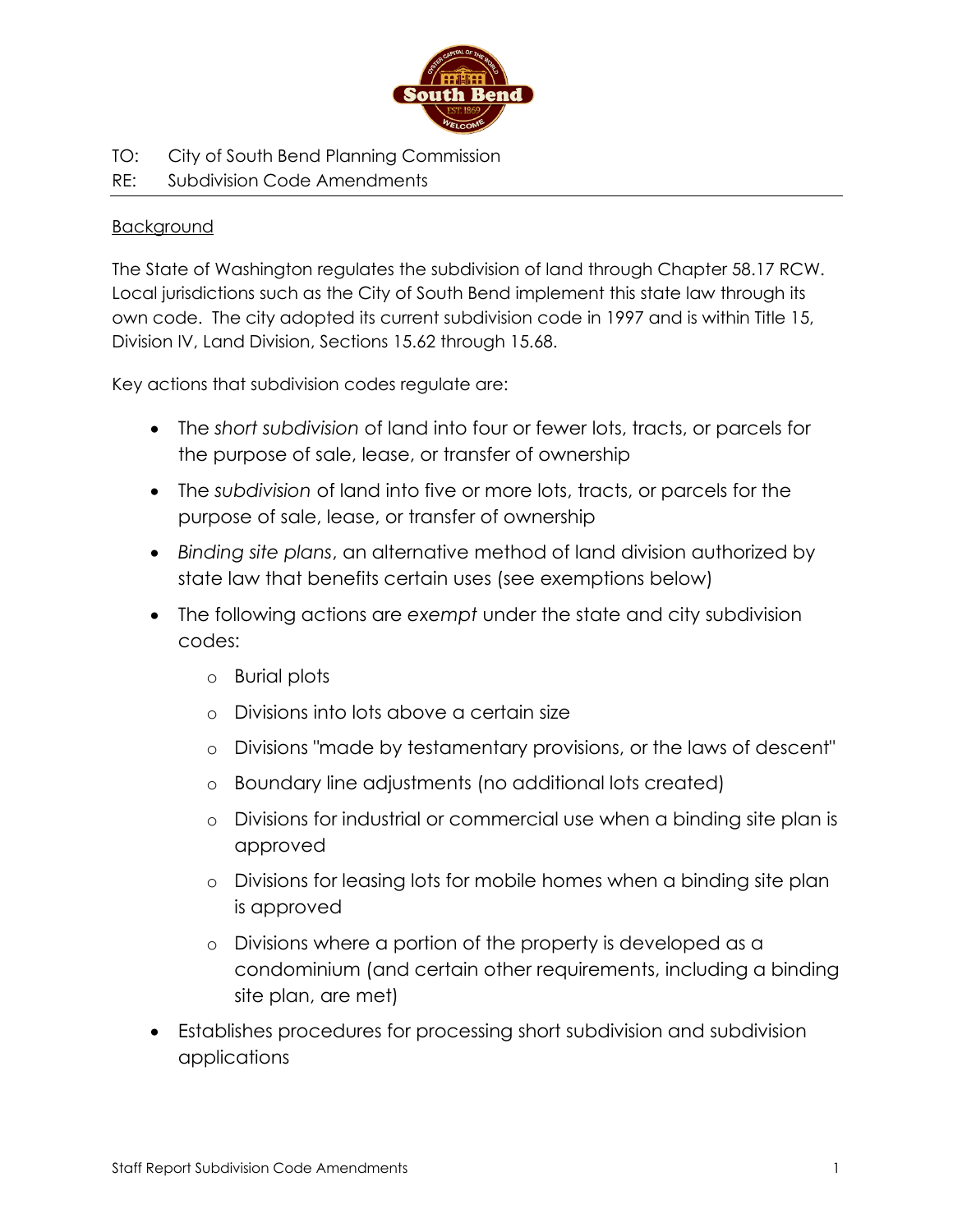It became apparent to the city when it processed the Pacific Sunset Subdivision and the Triplett short subdivision that there were extreme inadequacies in the code that complicated their processing for the city because of its lack of detail. There also were none of the common provisions found in other city ordinances that allowed for flexibility when changes happened during the review process. This made the process more difficult for both the city and the applicant. It also caused the city to exceed the legal time limits state law places on the city for approving, approving with conditions, or denying applications.

There are other oddities in the current code as well. Binding site plans are not allowed (a very common tool in used in other communities) and boundary line adjustments, which normally are a simple administrative procedure, require a lengthy procedure through the Planning Commission.

The new code before the Planning Commission will address these issues. As you review the new code and compare it the current one, there is substantially more detail, especially what is required to show on a plat (the map of the proposed short subdivision and subdivision) as well detailed responsibilities and steps necessary for processing.

Because the city's consulting engineer (Gray and Osborn) plays the greatest role in reviewing short subdivisions and subdivisions for the city, they participated in reviewing and approving the draft now before the Planning Commission.

The draft code already has been through its 60-day review before state agencies and received no comment. The city conducted environmental review under SEPA, issuing a Determination of Nonsignificance (DNS) on May 20, 2022. The comment period on the DNS ends June 7, 2022.

# Actions Steps for Passing New Subdivision Code

To pass the new subdivision code, the city will be:

- 1. Repealing Division IV, Land Division, Sections 15.62 through 15.68 in its entirety
- 2. Repealing Section 15.92 , Boundary Line Adjustments
- 3. Adopting the new code in its entirety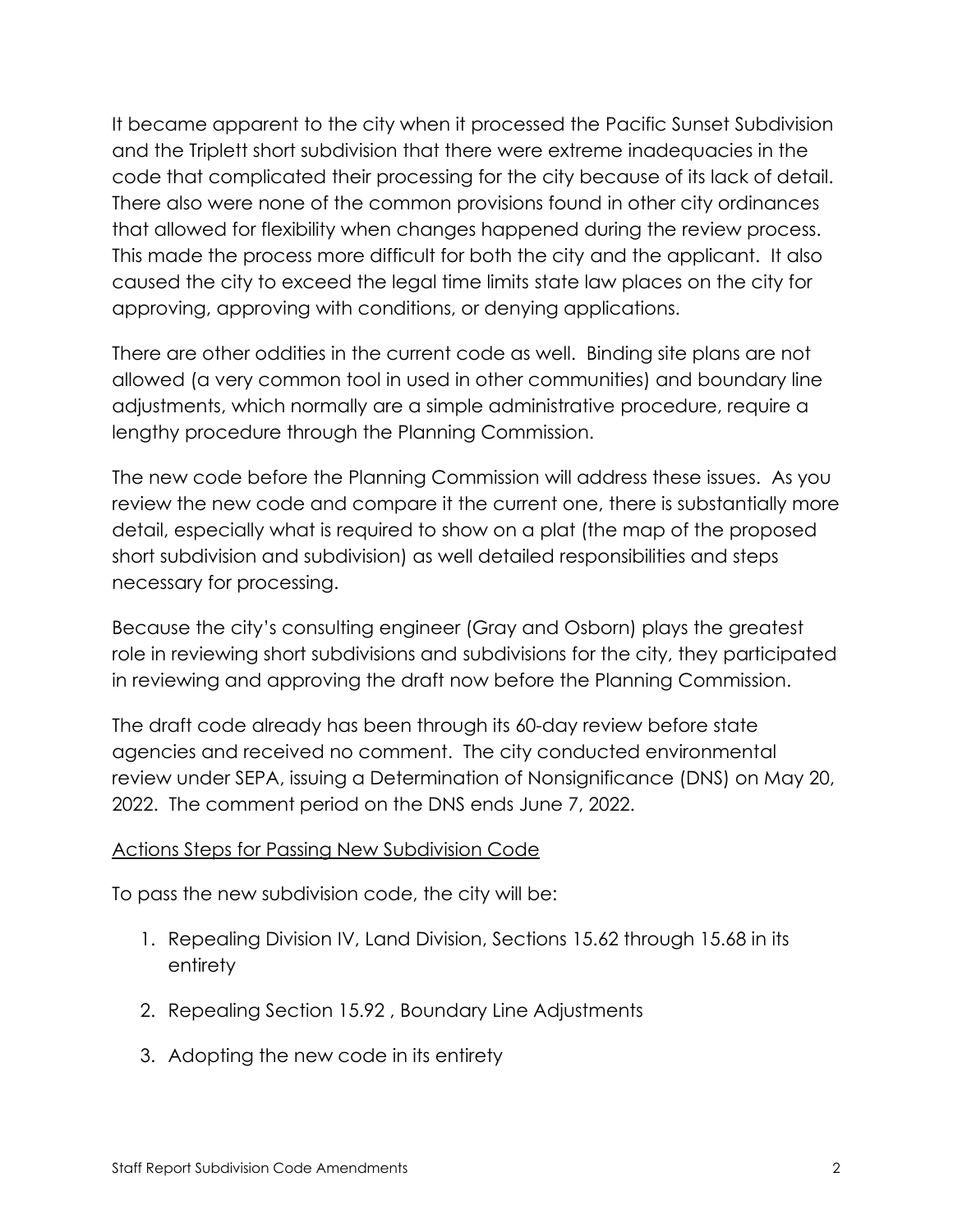The process begins with the Planning Commission holding a public hearing scheduled for June 7, 2022. The city has advertised the public hearing in the May 25, 2022 edition of the Willapa Harbor Herald and on the Planning Commission page on the city's website.

After taking public testimony at the hearing, the Planning Commission will consider any comment on the new code, deliberate on its merits, and make a recommendation to the City Council.

The City Council will consider the Planning Commission recommendation at a following meeting. The City Council may then ask the staff to prepare an ordinance adopting the new code. Once the City Council receives the ordinance, it will introduce the ordinance (first reading) and then consider it at the following meeting.

Upon passage of the ordinance, the city must file a copy of it with the Department of Commerce Growth Management Division.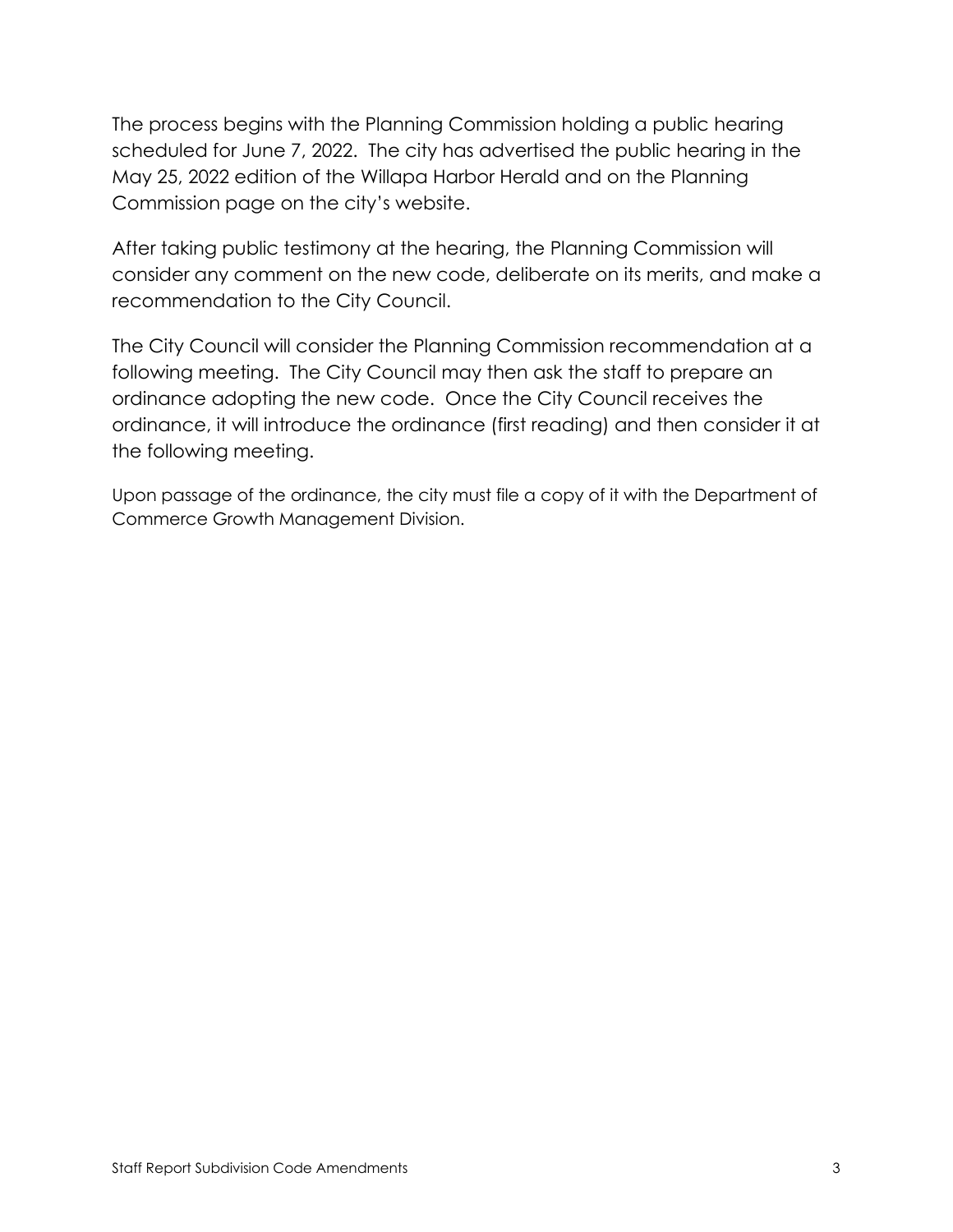# **Attachment 1**

# **Draft Amendment to Title 15, Unified Development Code, Division IV, Land Division**

# **Section 1 General Provisions**

## **A. Purpose.** The purpose of this division is to:

- 1. Regulate the subdivision and short subdivision of land and to promote the public health, safety and general welfare in accordance with standards established to prevent the overcrowding of land;
- 2. Avoid congestion on the city's streets and highway;
- 3. Provide for adequate light and air;
- 4. Facilitate adequate provision for water, sewer, stormwater, parks and recreation areas, sites for schools and school grounds and other public requirements;
- 5. Provide for proper ingress and egress;
- 6. Require a system of uniform monuments for land subdivisions and conveyance of accurate legal description; and
- 7. Require the establishment of private or quasi-public organizations responsible for the upkeep and maintenance of certain private infrastructure.
- **B. Authority**. The city adopts this division pursuant to Chapter 58.17 of the Revised Code of Washington.
- **C. Scope**. No division of land shall hereafter be made within the corporate limits of the city, except in full compliance with the provisions of this title and Chapter [58.17](https://www.codepublishing.com/cgi-bin/rcw.pl?cite=58.17) RCW, as it now exists or is hereafter amended.
- **D. Compliance**. Every subdivision shall comply with the provisions of the South Bend Municipal Code and Chapter 58.17 of the Revised Code of Washington.
- **E. Exemptions**. The provisions of this chapter shall not apply to:
	- 1. Cemeteries and other burial plats while used for that purpose;
	- 2. Divisions made by testamentary provisions, or the laws of descent;
	- 3. Divisions made in connection with acquisition of land by the city, including divisions made by deed for road widening purposes; provided, that such land may be accepted on behalf of the city only by action of the city Council;
	- 4. Assessor's plats made in accordance with RCW 58.17.240, 58.17.250 and 58.18.010;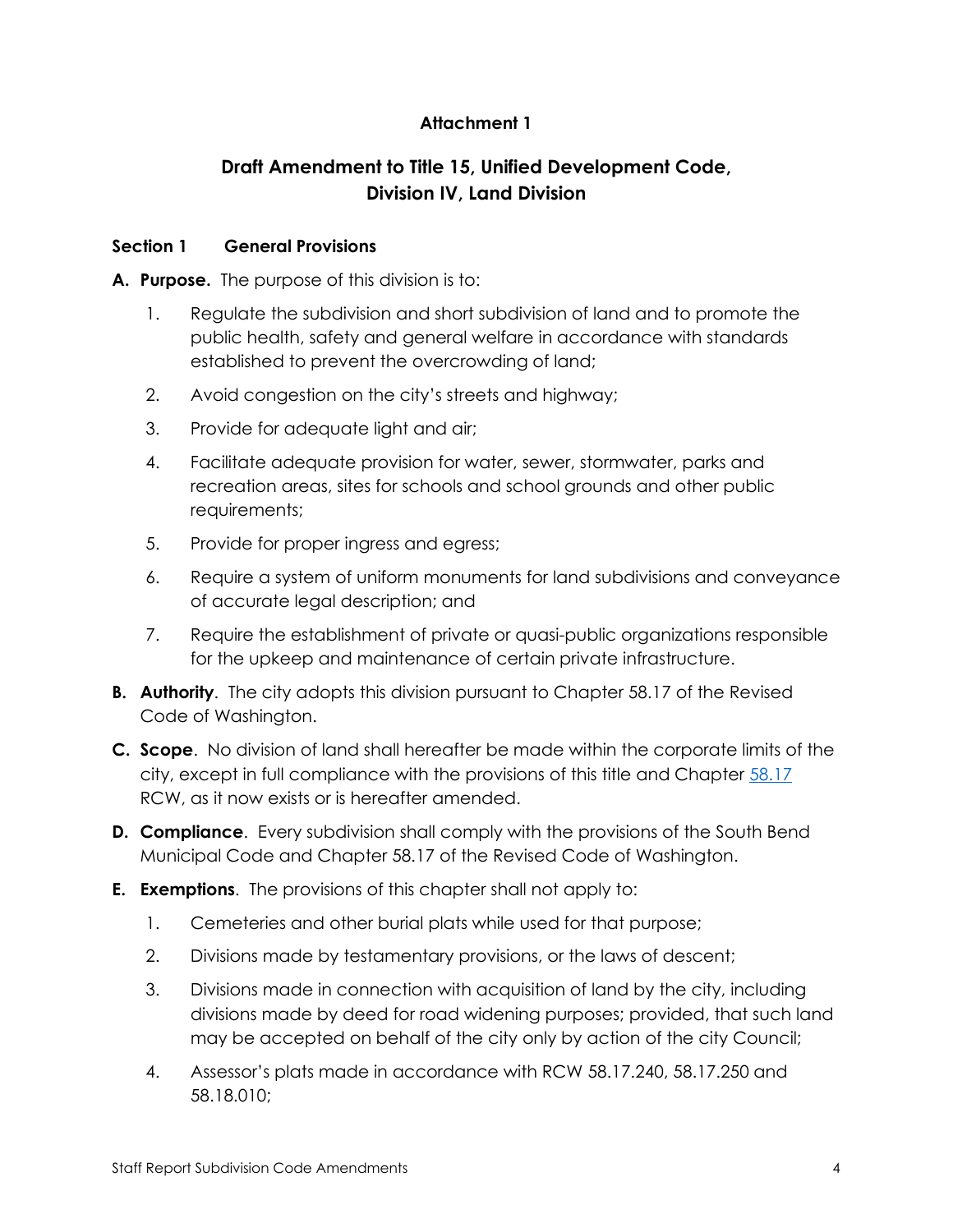- 5. A division made for the purpose of adjusting boundary lines which does not create any additional lot, tract, parcel, site or division nor create any lot, tract, parcel, site or division which contains insufficient area and dimension to meet minimum requirements for width and area for a building site.
- 6. A division which is made by subjecting a portion of a parcel or tract of land to Chapter 64.32 RCW, if the city has approved a binding site plan for all such land;
- 7. A division of land into lots, tracts, parcels, sites or divisions classified for industrial or commercial use if the city has approved a binding site plan for the use of the land;
- 8. A division for the purposes of leasing land for facilities providing personal wireless services, as defined by RCW 58.17.040(8), and used for that purpose;
- 9. A division of land into lots or tracts of less than three acres in accordance with Chapter 58.09 RCW and is used or proposed to be used for the purpose of establishing a site for construction and operation of consumer-owned or investor-owned electric utility facilities, as defined by RCW 58.17.040(9).
- **F. Definitions**. As used in this ordinance, unless the context or subject matter clearly requires otherwise, the words or phrases shall have the indicated meanings.
	- 1. "Binding site plan" means a drawing to a scale specified by local ordinance which: (a) Identifies and shows the areas and locations of all streets, roads, improvements, utilities, open spaces, and any other matters specified by local regulations; (b) contains inscriptions or attachments setting forth such appropriate limitations and conditions for the use of the land as are established by the city to approve the site plan; and (c) contains provisions making any development be in conformity with the site plan.
	- 2. "Block" means a group of lots, tracts, or parcels within well-defined and fixed boundaries.
	- 3. "Dedication" means the deliberate appropriation of land by an owner for any general and public uses, reserving to himself or herself no other rights than such as are compatible with the full exercise and enjoyment of the public uses to which the property has been devoted. The intention to dedicate shall be evidenced by the owner by the presentment for filing of a final plat or short plat showing the dedication thereon; and, the acceptance by the public shall be evidenced by the approval of such plat for filing as set forth in SBMC Chapter 15.08.
	- 4. "Final plat" means the final drawing of the subdivision and dedication prepared for filing for record with the county auditor and containing all elements and requirements set as forth in SBMC Chapter 15.08.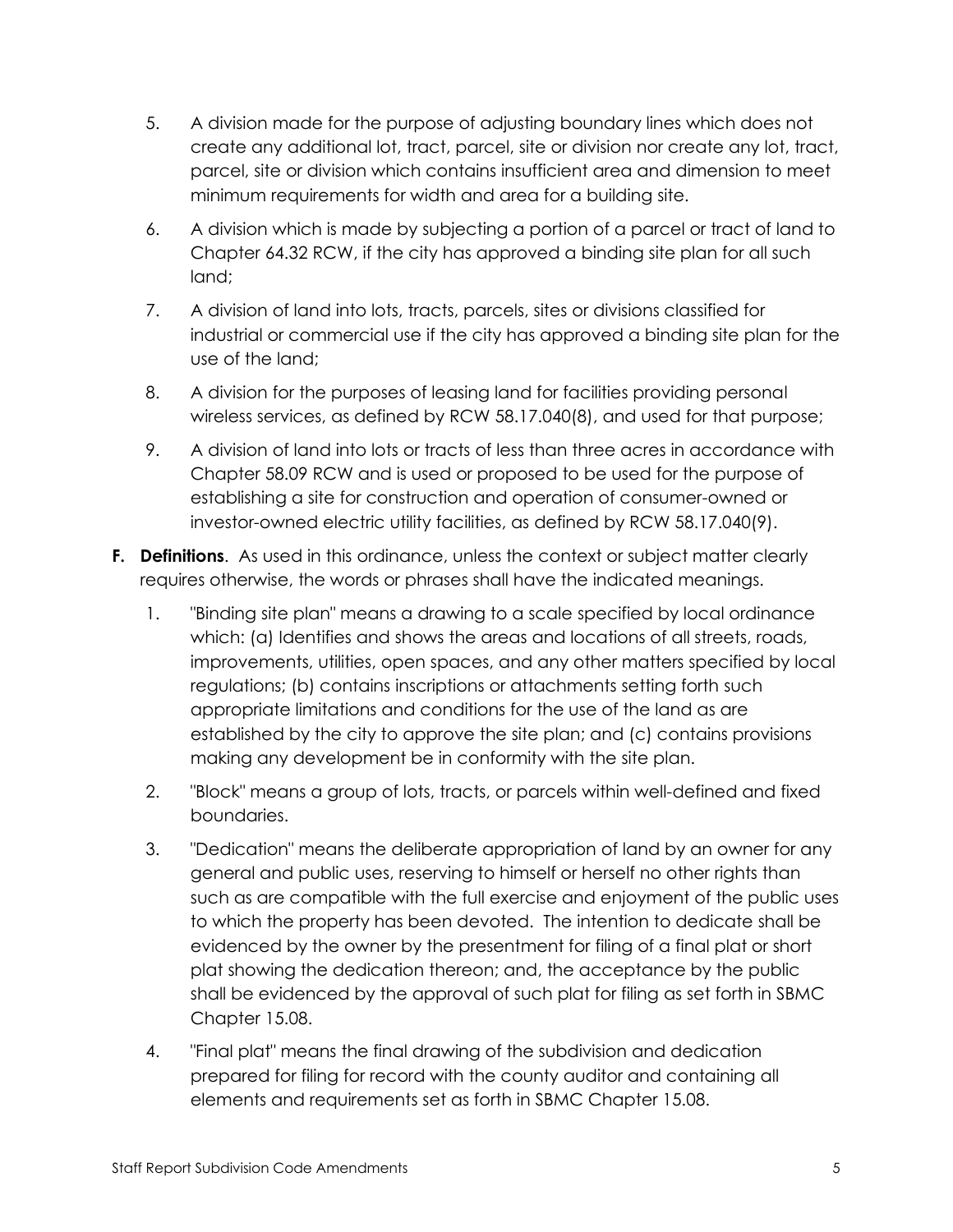- 5. "Lot" means a fractional part of divided lands having fixed boundaries, being of sufficient area and dimension to meet minimum zoning requirements for width and area. The term shall include tracts or parcels.
- 6. "Plat" means a map or representation of a subdivision, showing thereon the division of a tract or parcel of land into lots, blocks, streets and alleys, or other divisions and dedications.
- 7. "Preliminary plat" means a neat and approximate drawing of a proposed subdivision showing the general layout of streets and alleys, lots, blocks, and other elements of a subdivision consistent with the requirements of this chapter. The preliminary plat shall be the basis for the approval or disapproval of the general layout of a subdivision.
- 8. "Short plat" means the map or representation of a short subdivision.
- 9. "Short subdivision" means the division or redivision of land into four or fewer lots, tracts, parcels, sites, or divisions for sale, lease, or transfer of ownership.
- 10. "Subdivision" means the division or redivision of land into five or more lots, tracts, parcels, sites, or divisions for sale, lease, or transfer of ownership, except as provided in subsection (6) of this section.

## **Section 2 Preliminary Short Subdivisions and Preliminary Subdivisions.**

**A. Application procedures.** Preliminary short subdivisions and preliminary subdivisions are Type 4 project permit applications as set forth in SBMC Chapter 15.08.

# **B. Application submittal requirements.**

- 1. SBMC 15.08.050 requires a preapplication meeting with the City Supervisor for all applications for preliminary short subdivision and preliminary subdivision.
- 2. Applicants for a preliminary short subdivision or a preliminary subdivision shall submit a complete application form provided by the city along with all required fees.

## **C. Noticing requirements.**

- 1. Preliminary short subdivisions and preliminary subdivisions shall meet all noticing requirements of SBMC 15.08.040.
- 2. If the location of any portion of a preliminary short subdivision or preliminary subdivision is in a flood control zone as provided in Chapter 86.16 RCW, the city supervisor shall confer with the Washington State Department of Ecology and seek written approval, approval with conditions, or denial.
- 3. The city supervisor shall give written notice to the Washington State Department of Transportation, including a legal description of the preliminary subdivision and a location map, whenever the location of a subdivision is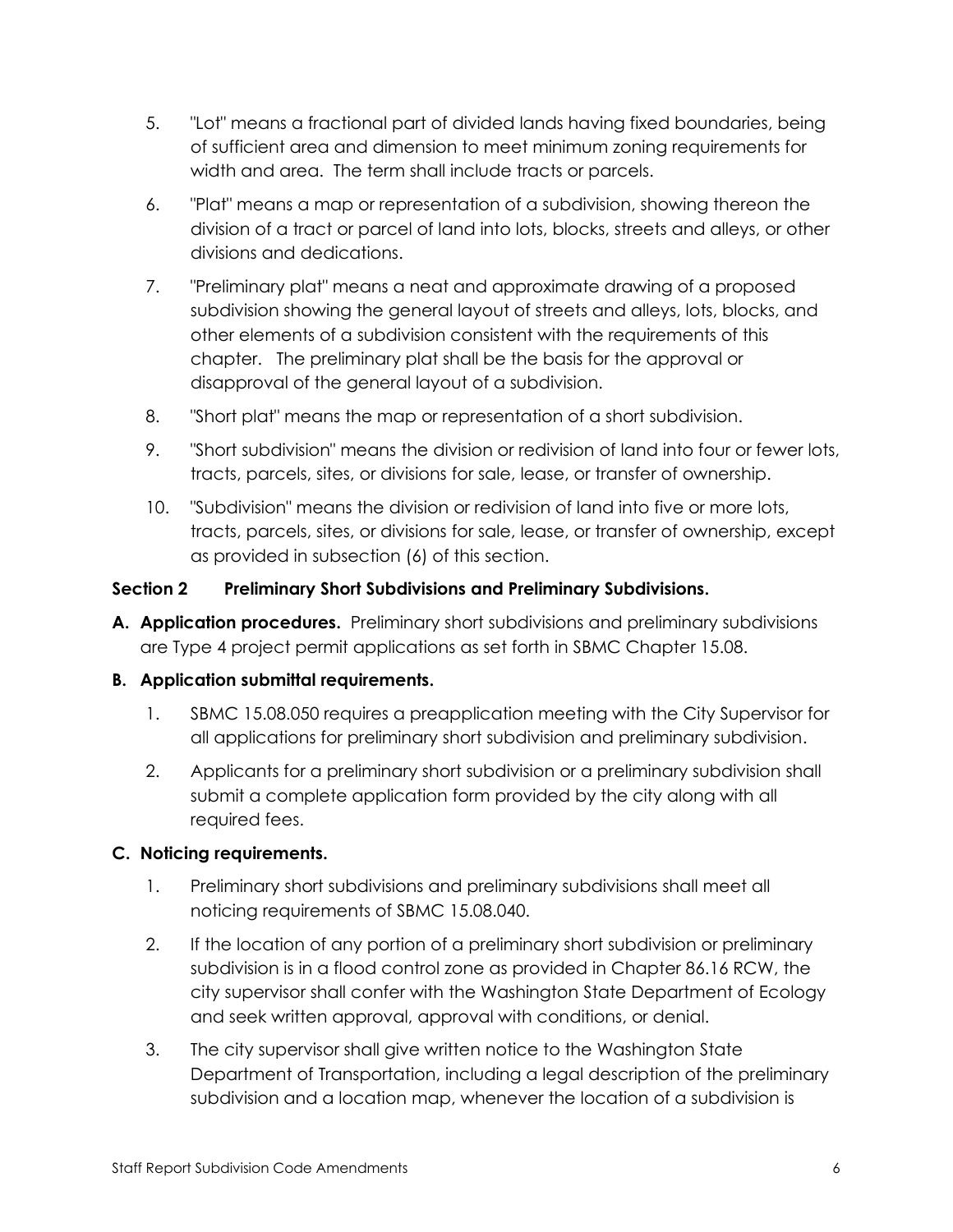adjacent to the right-of-way of a state highway. The department shall, within fourteen days after receiving the notice, submit to the city supervisor a statement with any information that the department deems to be relevant about the effect of the proposed short subdivision upon the legal access to the state highway, the traffic carrying capacity of the state highway, and the safety of the users of the state highway.

**D. Time limitations for application review and decision.** The city shall approve, disapprove, or return to the applicant for modification any proposed preliminary short subdivision or preliminary subdivision within 90 days from date of the Notice of Completion, unless the applicant consents to an extension of such time period. If an environmental impact statement is necessary as provided in RCW 43.21C.030, the 90-day period shall not include the time spent preparing and circulating the environmental impact statement by the city.

## **E. Administrative review and report.**

- 1. Upon receiving a complete preliminary short subdivision or preliminary subdivision application, the city supervisor shall distribute a copy of the subdivision, together with copies of any accompanying documents to the following: the city engineer, the fire department, and any other city official, utility provider, school district, or other public or private entity as the city supervisor deems appropriate.
- 2. The administrative review will evaluate the preliminary subdivision application for consistency with:
	- a. Chapter 58.17 RCW;
	- b. Applicable provisions of the city of South Bend Comprehensive Plan;
	- c. SBMC Title 12, Streets, Sidewalks and Public Places;
	- d. SBMC Title 13, Water and Sewers;
	- e. SBMC Title 14, Environment;
	- f. SBMC Title 15, Unified Development Code; and
	- g. The public's interest served by the subdivision and dedication.
- 3. The city supervisor shall prepare and distribute a staff recommendation for the Planning Commission summarizing the findings of the administrative review.

## **F. Planning commission recommendation.**

1. The planning commission shall be responsible for holding an open record public hearing pursuant to procedures established in SBMC 15.08.120 to review the proposed preliminary short subdivision or preliminary subdivision application.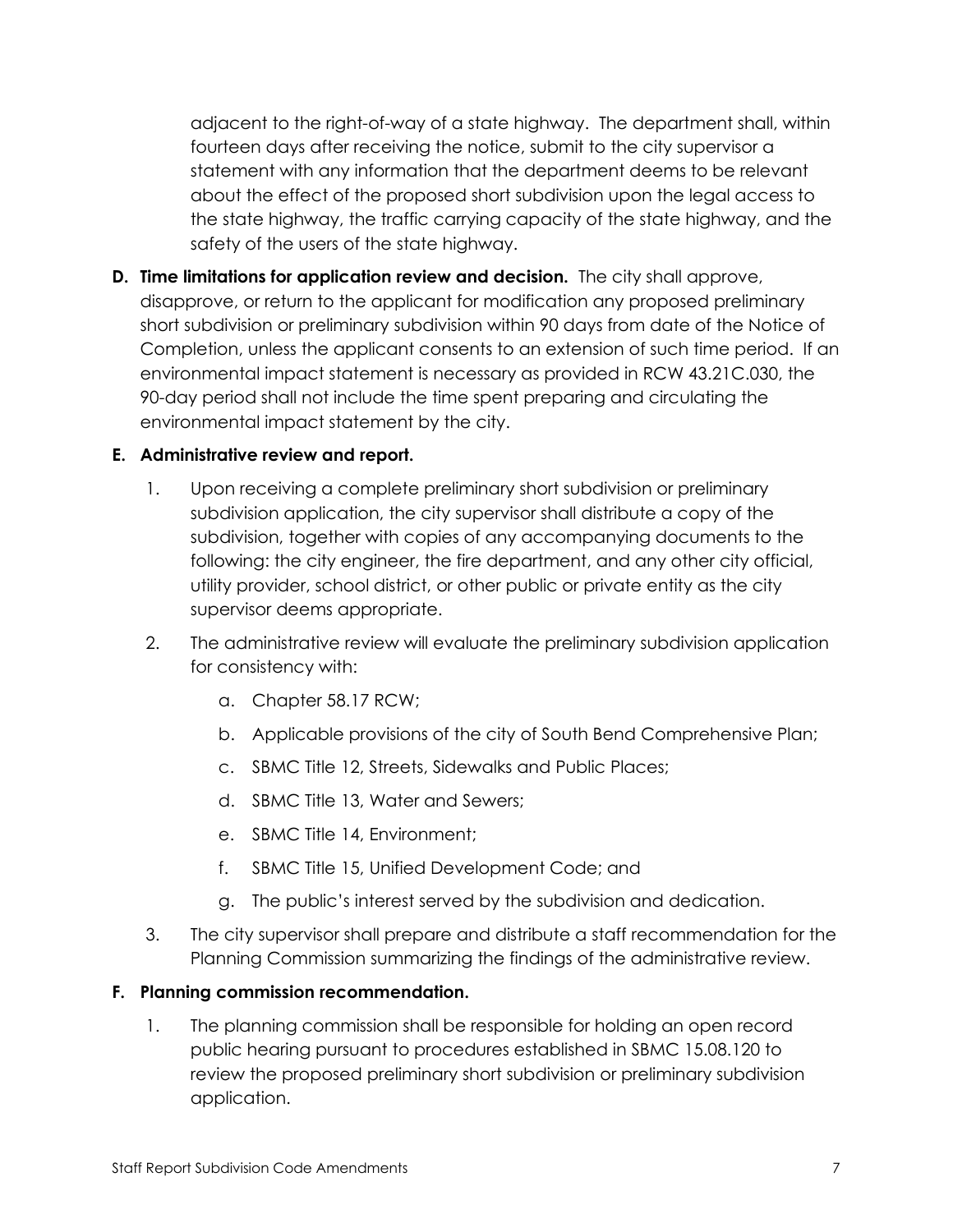- 2. Based on the comments and testimony established at the public hearing, the planning commission shall make a recommendation on the proposed preliminary short subdivision or preliminary subdivision application to the city council or return the application to the applicant with a request for additional information, provided that the applicant agrees to a time extension in writing.
- 3. If the planning commission makes a recommendation, such recommendation shall be for approval, disapproval, or approval with conditions.
- 4. The planning commission recommendation shall propose written findings of fact and conclusions of law to the city council that the proposed preliminary short subdivision or preliminary subdivision application:
	- a. Makes adequate provisions for the public health, safety and general welfare and for open spaces, drainage ways, streets, alleys, other public ways, water supplies, sanitary wastes, parks, playgrounds and schools;
	- b. The platting of the preliminary subdivision and dedication of public use will serve the public interest
	- c. The preliminary subdivision conforms with the Comprehensive Plan, the South Bend Municipal Code, and the general purposes of any other applicable policies or plans adopted by the city council;
	- d. Provides adequate measures to prevent or abate public nuisances; and
	- e. Addresses the potential environmental impacts of the proposed subdivision through mitigation so the subdivision will not have an unacceptable adverse effect upon the quality of the environment.
- 5. The city supervisor shall forward the planning commission recommendation, findings, and all supporting documents to the city council.

# **G. City council action.**

- 1. The city council shall review the recommendation of the planning commission and supporting documentation during its regular meeting. The city council shall then make its own decision supported by written findings of fact and conclusions of law and approve, approve with conditions, or disapprove the preliminary short subdivision or preliminary subdivision.
- 2. The city council may require dedication of land to any public body or the provision of public improvements to serve the subdivision as a condition of preliminary short subdivision or preliminary subdivision approval.
- 3. The final plat shall clearly show any dedications. There shall be no dedication or provision of public improvements that constitutes an unconstitutional taking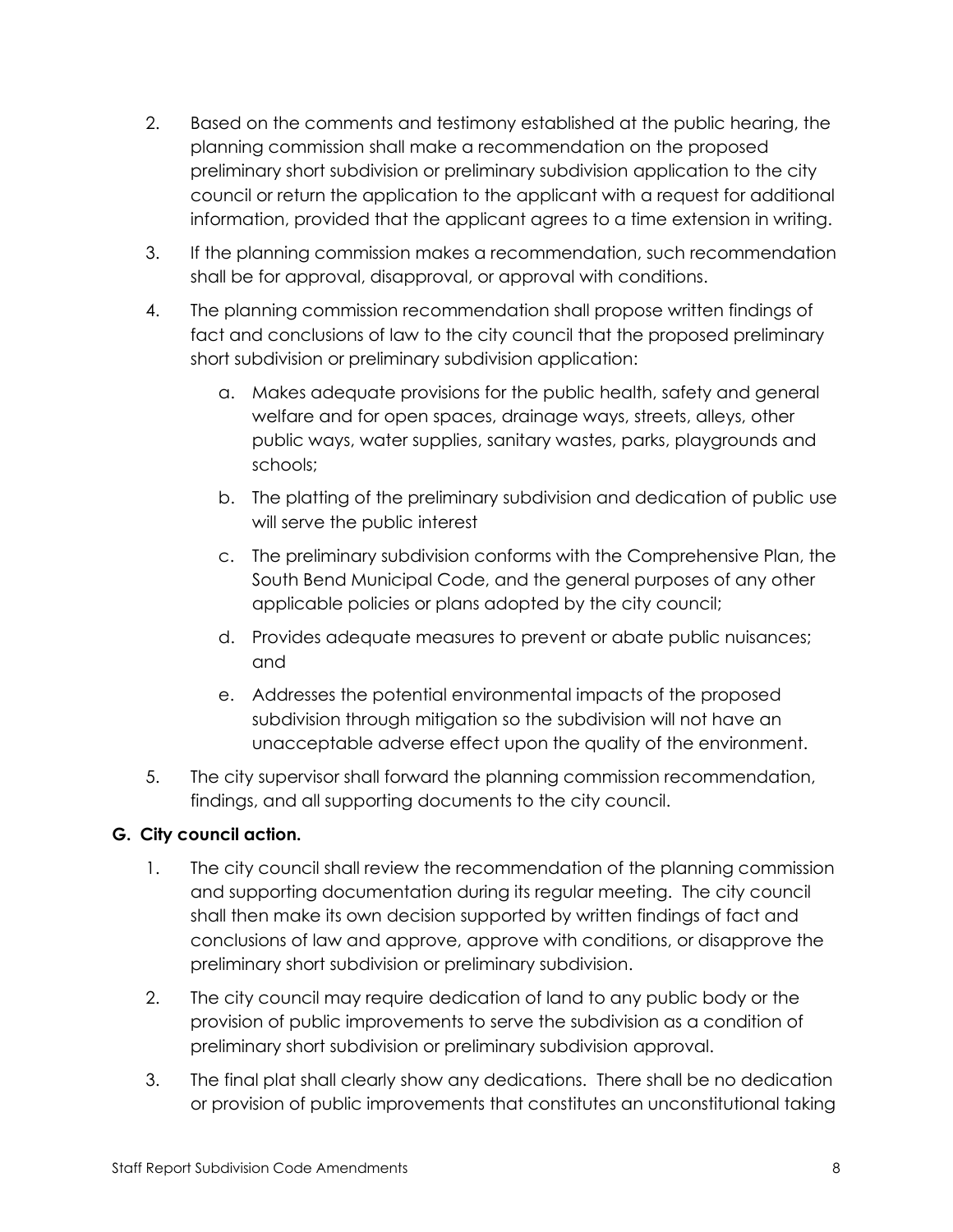of private property. The city council shall not require a release from damages from other property owners as a condition to the approval of a subdivision.

- 4. If the preliminary plat includes a dedication of a public park with an area of less than two acres and the donor has designated the name of the park in honor of a deceased individual of good character, the city council shall adopt the designated name.
- 5. The city council shall not approve the preliminary short subdivision or preliminary subdivision dedication unless it adopts written findings that:
	- a. Appropriate provisions are made for the public health, safety, and general welfare and for such open spaces, drainage ways, streets or roads, alleys, other public ways, transit stops, potable water supplies, sanitary wastes, parks and recreation, playgrounds, schools and schoolgrounds and all other relevant facts, including sidewalks and other planning features that assure safe walking conditions for students who only walk to and from school; and
	- b. The platting of the short subdivision or subdivision and the dedication of public use will serve the public interest.
- 6. The city shall issue a Notice of Decision in accordance with SBMC 15.08.090 regarding the decision of the city council.

# **H. Time limitations.**

- 1. Approvals for preliminary short subdivision or preliminary subdivision shall be valid for a period of seven years following the date of the notice of final decision if the date of the preliminary plat approval is on or before December 31, 2014, and within five years of the date of preliminary plat approval if the preliminary plat approval is on or after January 1, 2015.
- 2. The city supervisor may administratively authorize through a Type 1 project permit application an extension of time to preliminary short subdivision or preliminary subdivision approvals. Extensions shall be issued in one-year increments up to a maximum of three years, subject to the following criteria and conditions:
	- a. An applicant for an extension shall make a written request for the extension a minimum of 30 calendar days prior to expiration of the preliminary plat approval.
	- b. The city supervisor shall in consideration of granting an extension find:
		- (i) There have not been any substantial changes in the laws governing the development of the plat, with which lack of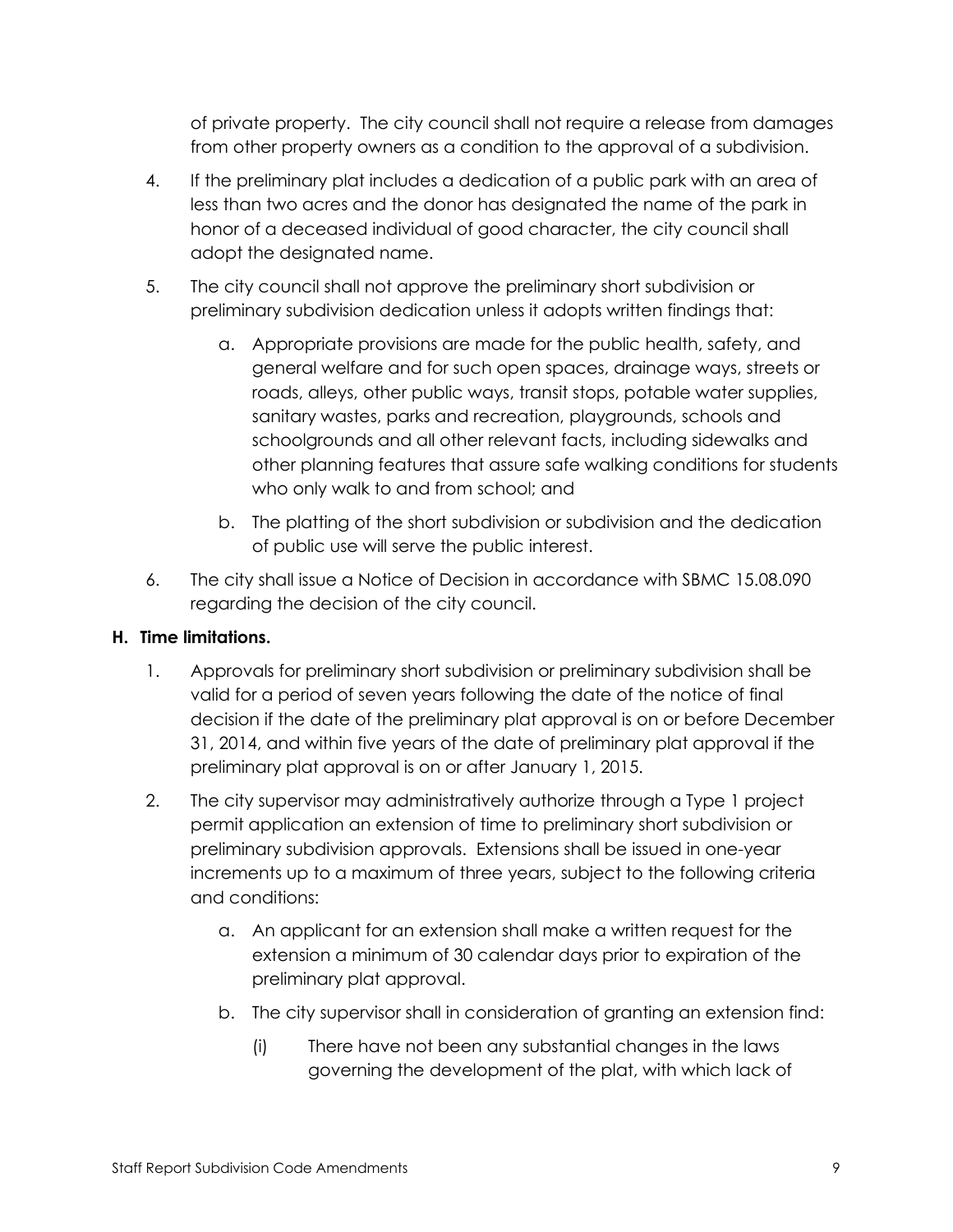compliance would be contrary to the public health, safety and welfare; or

- (ii) The applicant has pursued final platting diligently, as evidenced by progress on final surveying, engineering, construction or the financial security of improvements; or
- (iii) There have been substantial changes in economic conditions and market forces that have substantively limited the ability of the applicant to pursue final platting.
- c. A condition of any extension approval shall be that the preliminary short subdivision or preliminary subdivision shall comply with state or federal mandates required of the city and/or life, health and safety requirements of the city in effect at the time of any extension approval.
- 3. A preliminary short subdivision or preliminary subdivision granted approval, but not filed for final plat approval within the applicable time period or extended time period, shall be null and void.

# **I. Modifications of preliminary subdivisions.**

- 1. Minor Adjustments. The city supervisor may approve minor adjustments to a preliminary short subdivision or preliminary subdivision through a Type 1 project permit application. Minor adjustments are those that may affect the precise dimensions of the plat, but do not affect the basic character or arrangement of the lots and streets. Such dimensional requirements shall not vary more than 10 percent from the original. The adjustments cannot be inconsistent with the requirements of the preliminary plat approval. The adjustments cannot cause the subdivision to be in violation of this title, Chapter 58.17 RCW, the comprehensive plan, or any other applicable city or state law or regulation. Minor adjustments shall meet the following criteria:
	- a. The adjustment maintains the design intent or purpose of the original approval; and
	- b. The adjustment maintains the quality of design or product established by the original approval; and
	- c. The adjustment does not cause a significant environmental or land use impact on or beyond the site; and
	- d. An administrative adjustment is consistent with this title or state law; and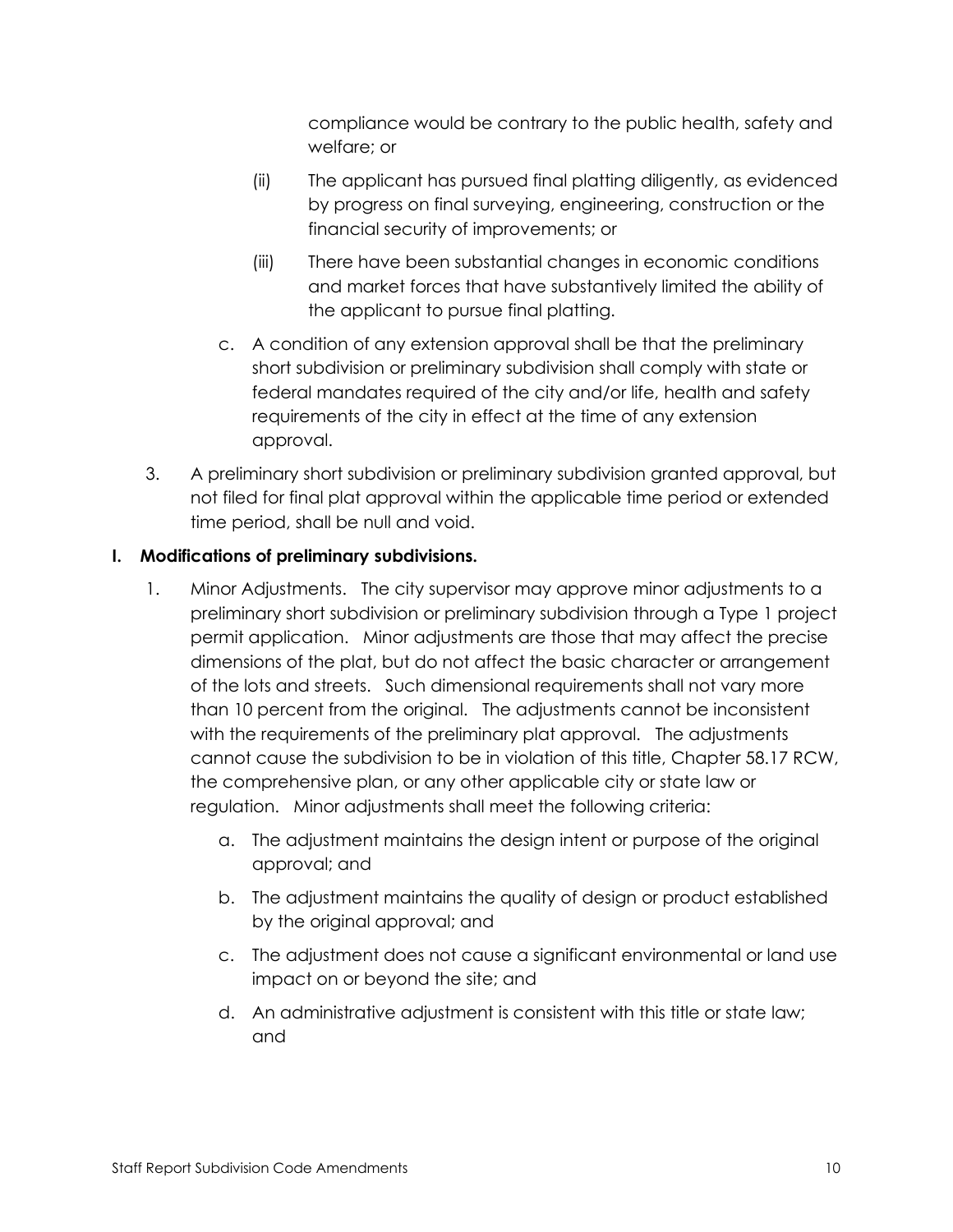- e. Circumstances render it impractical or detrimental to the public interest to accomplish the subject condition or requirement of preliminary plat or short plat approval.
- 2. Major Adjustments. Major adjustments are those that, when determined by the city supervisor, change the basic design, layout, open space or other requirements of the plat. When the city supervisor determines a change constitutes a major adjustment, the applicant shall submit a new application for a preliminary plat as a new and separate application.

## **J. Phasing subdivisions.**

A subdivision may be developed and recorded as final in phases. Any phasing proposal shall be submitted for review at any time prior to final subdivision application. Approval of the phasing plan shall be based on making the following findings:

- 1. The phasing plan includes all land contained within the approved preliminary subdivision, including areas where off-site improvements are being made;
- 2. The sequence and timing of development is identified on a phasing map;
- 3. Each phase shall consist of a contiguous group of lots that meets all pertinent development standards on its own. The phase cannot rely on future phases for meeting any city codes;
- 4. Each phase provides adequate circulation and utilities;
- 5. Specific public improvements that are necessary for the entire development may be required to be completed with the first phase, regardless of phase design or completion schedule of future phases, such as but not limited to stormwater facilities which may be designed to be located in a subsequent phase but that are necessary to be developed in the first phase in order to ensure the facility essential to all of the subdivision is developed even if subsequent phases are never completed and looped water mains for purposes of fire flow from city fire hydrants; and
- 6. Any approved phase of a preliminary subdivision that has not been completed and recorded as final by the city prior to the lapse of the preliminary subdivision approval will be deemed to have lapsed with that preliminary subdivision.

## **Section 3 Final Short Subdivisions and Subdivisions**

- **A. Application procedures.** Final short subdivision and subdivisions are a Type 2 project permit application as set forth in SBMC 15.08.040(B).
- **B. Application submittal requirements.**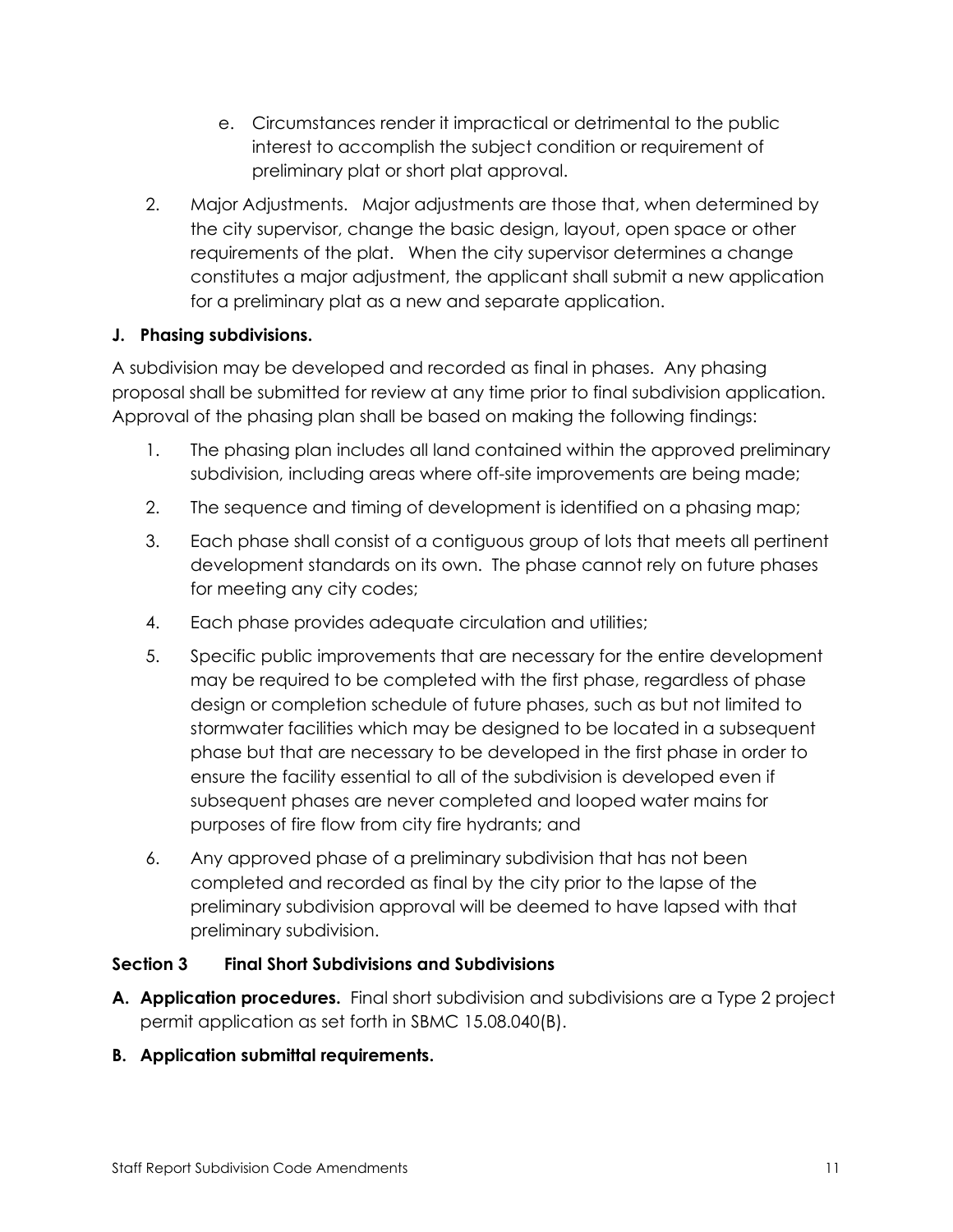- 1. Applicants for a final short subdivision shall submit a complete application form provided by the city along with all required fees;
- 2. Applicants for a final subdivision shall submit a complete application form provided by the city along with all required fees;

## **C. Administrative review.**

Upon receiving a complete application for a final short subdivision or final subdivision approval, the city supervisor shall distribute a copy of the application, together with copies of any accompanying documents to the following the city engineer, the fire department, and any other city official, utility provider, school district, or other public or private entity as the city supervisor deems appropriate to determine if the final short subdivision or final subdivision conforms to all of the preliminary subdivision terms and conditions of approval.

# **D. Survey required before filing.**

A licensed professional land surveyor shall complete all lot staking before the recording of the final subdivision as follows:

- 1. All lot corners, including interior lot corners, shall be marked with a permanent marker that bears the land surveyor's registration number. When the boundary lines follow a meandering line, the corners shall be set as directed by the city of South Bend.
- 2. When the legal description of the final subdivision utilizes partial or complete section subdivisional breakdown to establish the boundaries, section subdivision survey information shall be shown in accordance with the requirements of WAC 332-130-030.
- 3. All reference monuments used in the establishment of the final subdivision corners shall be identified, described and noted as set or found. When appropriate, the survey shall reference previous surveys that served as the basis for the survey.
- 4. When the final subdivision is adjacent to a constructed public right-of-way and the plat corners or its offset represent a quarter corner, section corner or donation land claim that is not of record or has been lost (or obliterated), a standard monument shall be placed.
- 5. Whenever a final subdivision is adjacent to existing right-of-way, the centerline of the right-of-way shall be located on the plat drawing. If the constructed improvements fall outside of the documented right-of-way, the surveyor shall identify the existing edge of the pavement and limits of the maintained rightof-way section on the drawing and show its relationship to said centerline.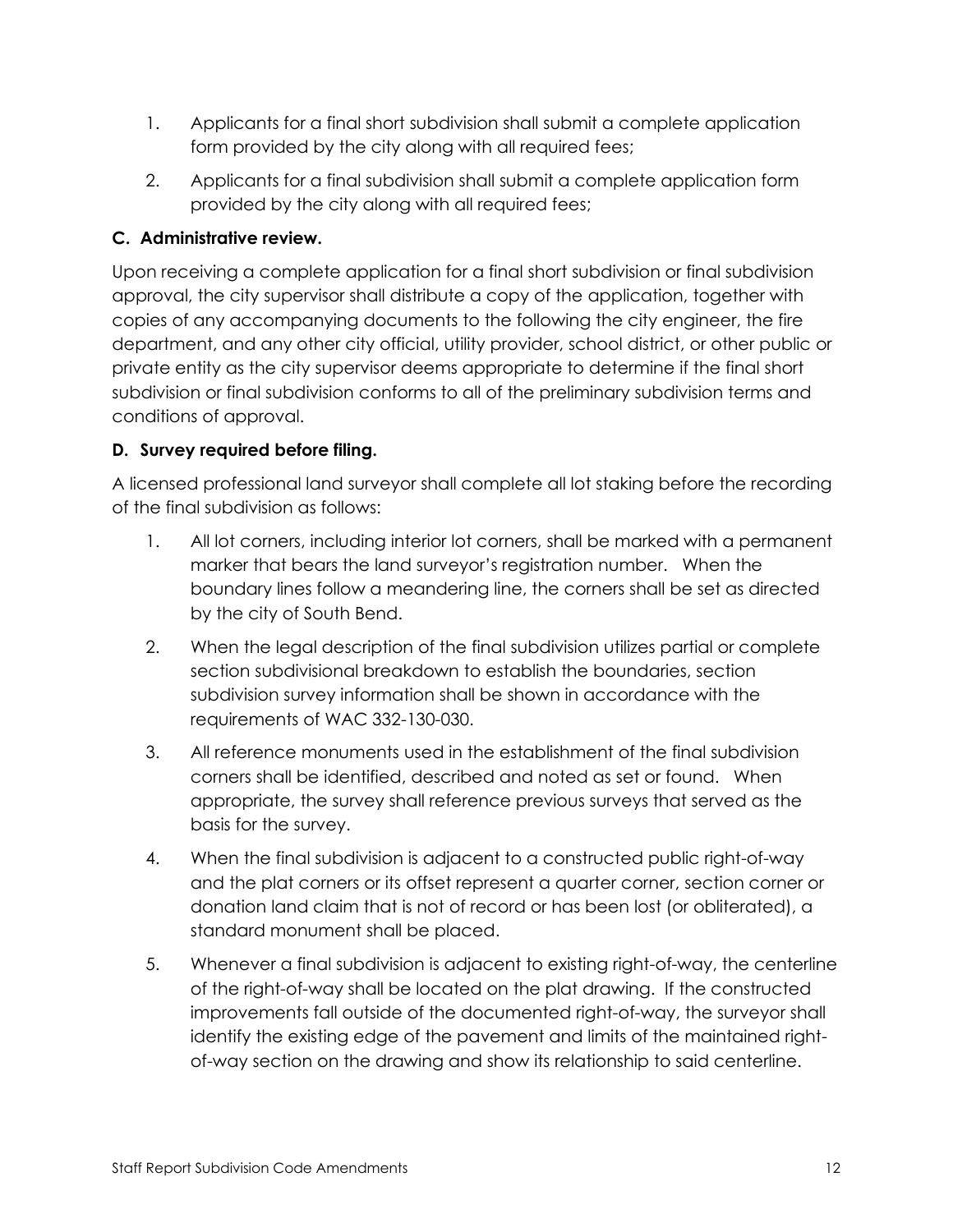- 6. All requirements of Chapter 58.09 RCW and Chapter 332-130 WAC governing minimum standards for land boundary surveys shall be met and a note shall be placed that reads: This survey complies with all the standards and guidelines of the "Survey Recording Act" Chapter 58.09 RCW and Chapter 332-130 WAC.
- 7. The side lot lines of each lot, which if extended would intersect with the curb, shall be marked on the curb. The offset distance from the curb mark to the property corner shall be noted on the face of the plat. Curb pins shall be marked with a permanent marker bearing the land surveyor's registration number.

# **E. Acceptance of improvements and maintenance bond.**

The city engineer shall not accept the improvements for the city until it inspects all improvements and found satisfactory, and the applicant has posted a bond or surety to guarantee against defects of workmanship and materials for two years from the date of acceptance.

# **F. Decision criteria.**

The city supervisor shall approve a final short subdivision or final subdivision application if it:

- 1. Conforms to all preliminary short subdivision or preliminary subdivision terms and conditions of approval; and
- 2. Meets all other applicable requirements as set forth in Chapter 58.17 RCW, other applicable state laws, and any other applicable requirements of the South Bend Municipal Code which were in effect at the time of preliminary subdivision approval.

# **G. Notice of decision.**

The city supervisor shall approve, disapprove, or return to the applicant for modification or correction a proposed final short subdivision or final subdivision within 30 days of the date of filing a complete application unless the applicant agrees, in writing, to a time extension provided under RCW 58.17.140.

# **H. Terms of approval**

Any lots in a final short subdivision or final subdivision filed for record shall be a valid land use, notwithstanding any change in zoning laws, for a period of five years from the date of filing. A subdivision shall be governed by the terms of approval of the final subdivision, and the statutes, ordinances and regulations in effect at the time of approval under RCW 58.17.150(1) and (3) for a period of five years after final plat approval unless the city council finds that a change in conditions creates a serious threat to the public health or safety in the subdivision.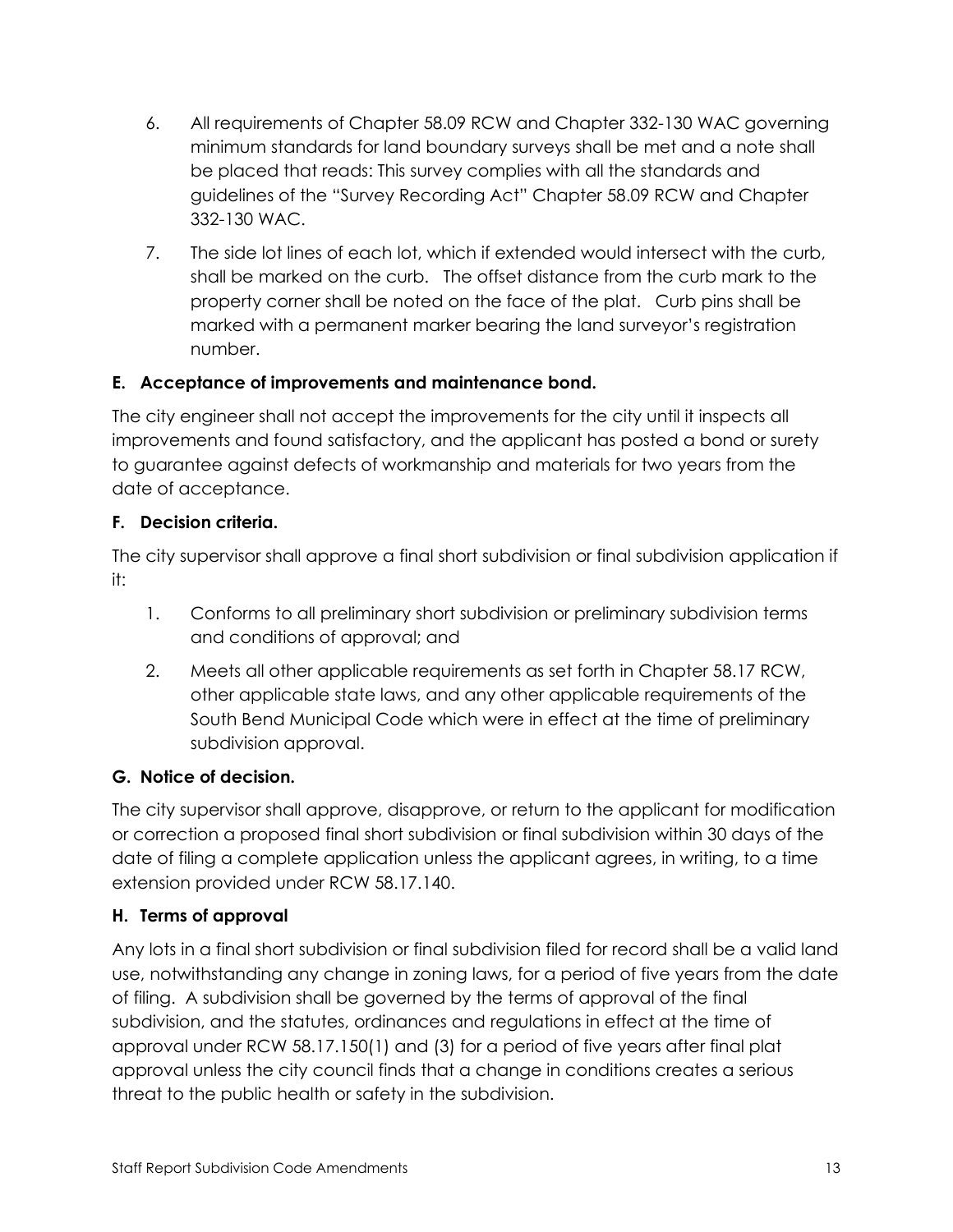# **I. Recording**

The final short subdivision or final subdivision, in the form specified in this ordinance, shall be recorded by the city supervisor with the Pacific County auditor within 10 working days after city approval and shall be recorded in the presence of the applicant and with the cost of recording paid by the applicant.

# **J. Building and occupancy.**

- 1. No building permit for a structure other than a temporary contractor's office or temporary storage building shall be issued for a lot or parcel within an approved subdivision until:
	- a. The minimum required improvements which will serve the subject lot or parcel have been constructed; and
	- b. All remaining improvements are financially guaranteed.
- 2. Where a plat is approved subject to conditions, no building permit shall be issued for property subject to the subdivision before the conditions either being fulfilled or guarantees provided to ensure the conditions are met.

# **K. Further division of short subdivisions.**

Property within approved short subdivisions that have been filed for record may not be further divided in any manner for a period of five years without the filing of a new subdivision as defined in Section 1.F.10 of this ordinance, except that when the approved short subdivision contains less than four parcels, nothing in this section shall prevent the owner who filed the short subdivision from filing an alteration within the fiveyear period to create up to a total of four lots within the original approved short subdivision boundaries. This requirement shall be stated on the face of the recorded short subdivision plat drawing.

# **Section 4 Boundary Line Adjustments**

# **A. Application procedures.**

Adjustments of property boundary lines are a Type I project permit application as set forth in SBMC 15.08.040(A). Applications shall be reviewed by the city Supervisor and certified as meeting the requirements of this section within 30 working days after receiving a complete application.

# **B. Application Submittals.**

A complete boundary line adjustment application shall include the following:

1. A complete boundary line form provided by the city that includes the signatures of all owners of interest in the land involved in the boundary line adjustment;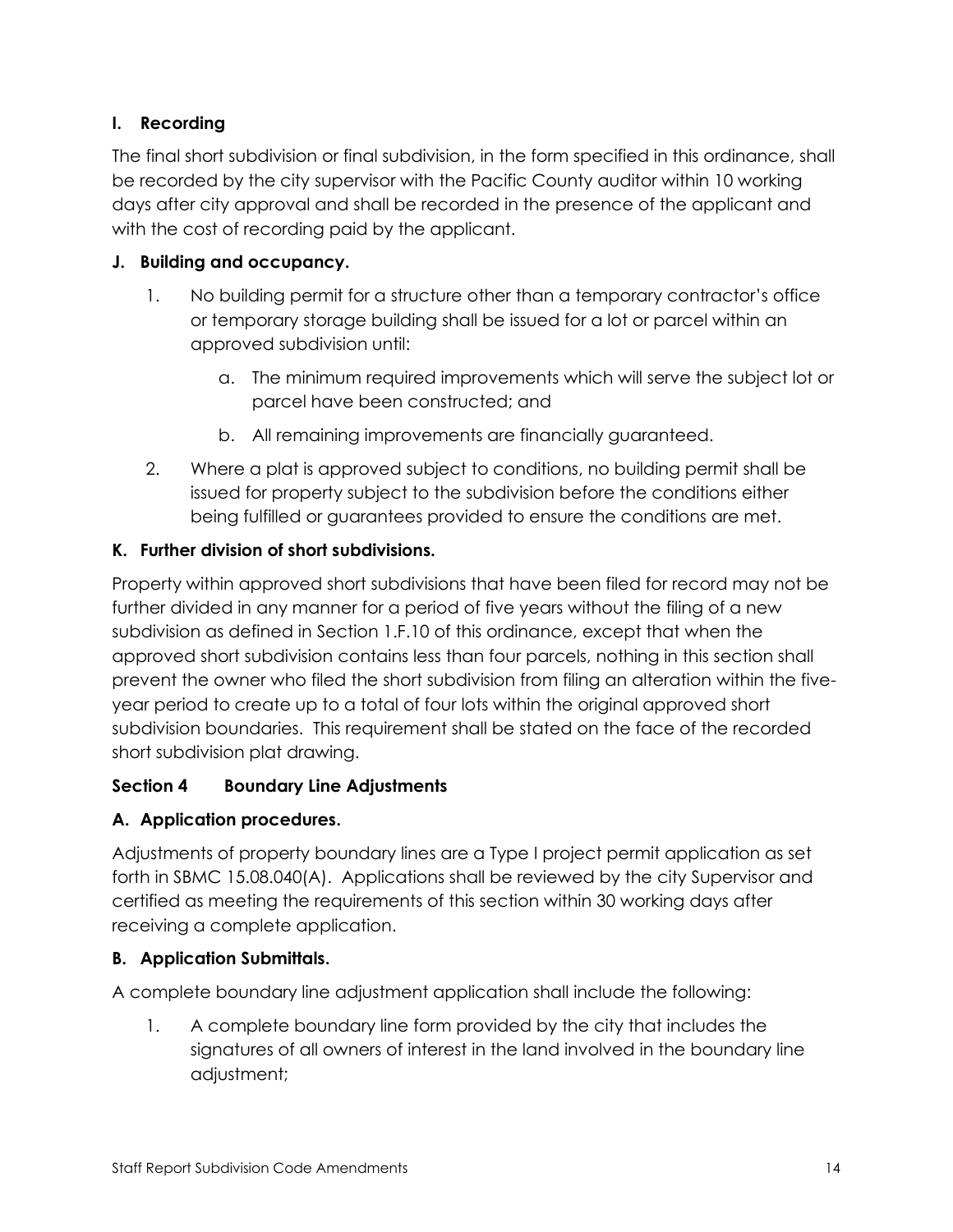- 2. Payment of the application fee in the amount established in the city's adopted fee schedule;
- 3. Three copies of an accurate preliminary map drawn to scale;
- 4. A current title report showing ownership and legal description of all parcels involved in the boundary line adjustment;
- 5. The existing and proposed dimensions and area of the lots involved in the boundary line adjustment is not less than 30 days old; and
- 6. Legal descriptions of the existing lot lines and the proposed lot lines after the adjustment, as prepared by a professional land surveyor licensed in the state of Washington.

# **C. Decision criteria.**

The city supervisor shall approve an application for a boundary line adjustment upon determination that:

- 1. No additional lot, tract, parcel, site or division will be created by the proposed adjustment;
- 2. No lot is modified which contains insufficient area and dimensions to meet the minimum requirements of the zone in which the affected lots are situated. Where a lot is located within a zone that does not provide for a minimum area or dimension, no lot or tract is modified which contains insufficient area for a building site.
- 3. For the purposes of this chapter, a "building site" means the lot or property contains sufficient area and dimension to accommodate a development capable of housing the type of uses established within Division III of this Title for the underlying zoning classification;
- 4. No lot is modified which does not have adequate drainage, water supply and sanitary sewage disposal, and access for vehicles, utilities and fire protection, and no existing easement or tract in favor of the public is rendered impractical to serve its purpose;
- 5. The boundary line adjustment is consistent with the applicable provisions of the city's zoning code;
- 6. No lot is modified which is inconsistent with an applicable requirement or condition of a previous land use action, subdivision, or short subdivision;
- 7. No lot, use, or structure is made nonconforming or more nonconforming than that which existed at the time of application; and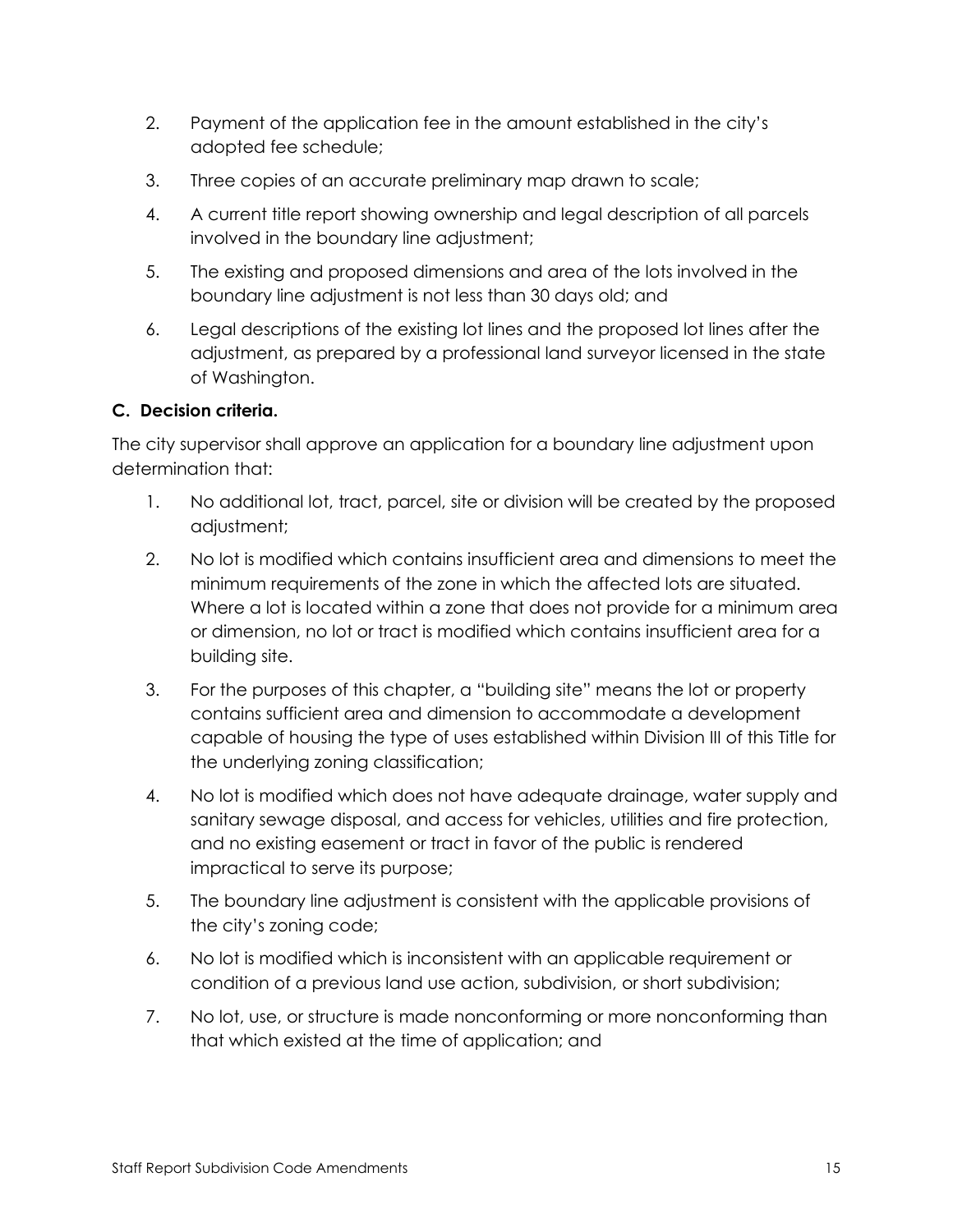8. No lot is modified in a manner that circumvents a zoning regulation which would otherwise be applicable to any lot affected by the boundary line adjustment.

## **D. Notice of decision.**

- 1. Upon determination that the applicant has met the above criteria, the city supervisor shall issue a Notice of Decision to the applicant approving of the boundary line adjustment.
- 2. If the boundary line adjustment fails to meet one or more of the criteria, the city supervisor shall issue a Notice of Decision to the applicant explaining why the boundary line adjustment was not approved.

# **E. Required actions for final approval of boundary line adjustment.**

Upon approval of a boundary line adjustment, the applicant shall:

- 1. Submit to the city a final boundary map at a scale of 100 feet per inch, prepared by a land surveyor licensed in the state of Washington, and containing the following information:
	- a. Company name, address, and phone number of the land surveyor;
	- b. Date prepared;
	- c. Sheet number and number of sheets;
	- d. Certification by the licensed land surveyor with stamp and signature;
	- e. Lot numbers;
	- f. Monuments at all new lot corners, angle points, and intersections with old lines;
	- g. North arrow;
	- h. Legend of symbols used;
	- i. Basis of bearings;
	- j. All dimensions to hundredths of a foot;
	- k. All existing easements and tracts shown;
	- l. Existing lot lines to be adjusted, shown as dashed lines; and
	- m. The final legal descriptions as prepared by the licensed surveyor, together with lot closures for each lot.
- 2. Record the boundary line adjustment with the Pacific County auditor's office;
- 3. Submit copies of all recording documents to the city supervisor within 10 calendar days of such recording.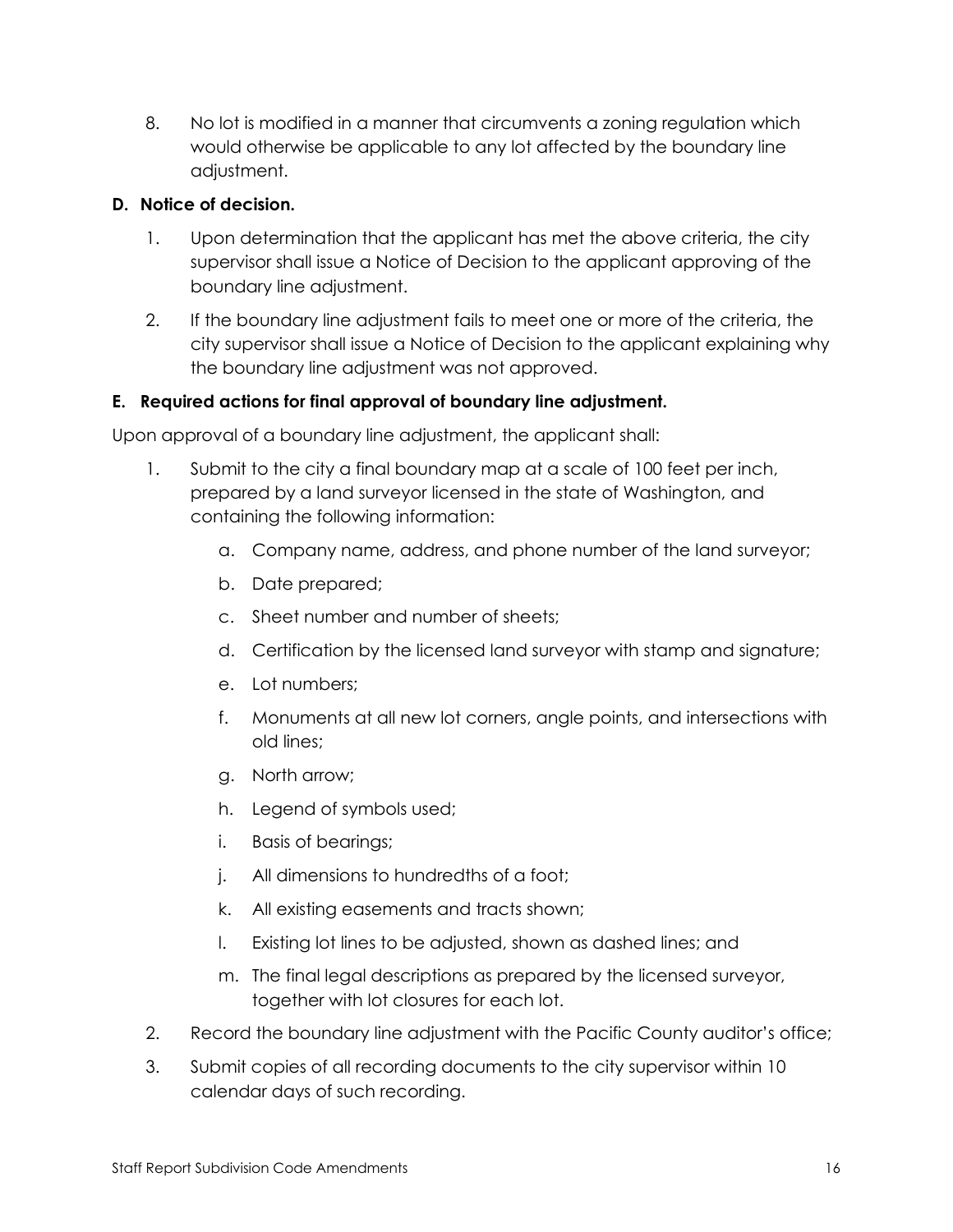## **Section 5 Binding Site Plans**

## **A. Purpose.**

The purpose of the binding site plan process is to provide an alternative to the standard subdivision process for specific types of development. The binding site plan shall only be applied for:

- 1. Divisions of land into lots or tracts classified for industrial or commercial use as provided in RCW 58.17.040(4);
- 2. Condominiums as provided in either Chapter 64.32 or 64.34 RCW, consistent with RCW 58.17.040(7); and
- 3. Divisions of land for lease when no residential structure other than manufactures homes or recreational vehicles are permitted as provided in RCW 58.17.040(5).

## **B. Application procedures.**

Binding site plans are a Type 4 project permit application as set forth in SBMC 15.08.040(D).

## **C. Pre-application meeting.**

SBMC 15.08.050 requires a preapplication meeting with the City Supervisor for all applications for binding site plans.

## **D. Application submittal requirements.**

Applicants for a binding site plan shall submit a complete application form provided by the city along with all required fees.

## **E. Time limitations for application review and decision.**

The city shall approve, disapprove, or return to the applicant for modification any proposed binding site plan within 90 days from date of the Notice of Completion, unless the applicant consents to an extension of such time period. If an environmental impact statement is required as provided in RCW 43.21C.030, the 90-day period shall not include the time spent preparing and circulating the environmental impact statement by the city.

## **F. Administrative review and report.**

1. Upon receiving a complete application for binding site plan approval, the city supervisor shall distribute a copy of the binding site plan, together with copies of any accompanying documents to the following: the city engineer, the fire department, and any other city official, utility provider, school district, or other public or private entity as the city supervisor deems appropriate.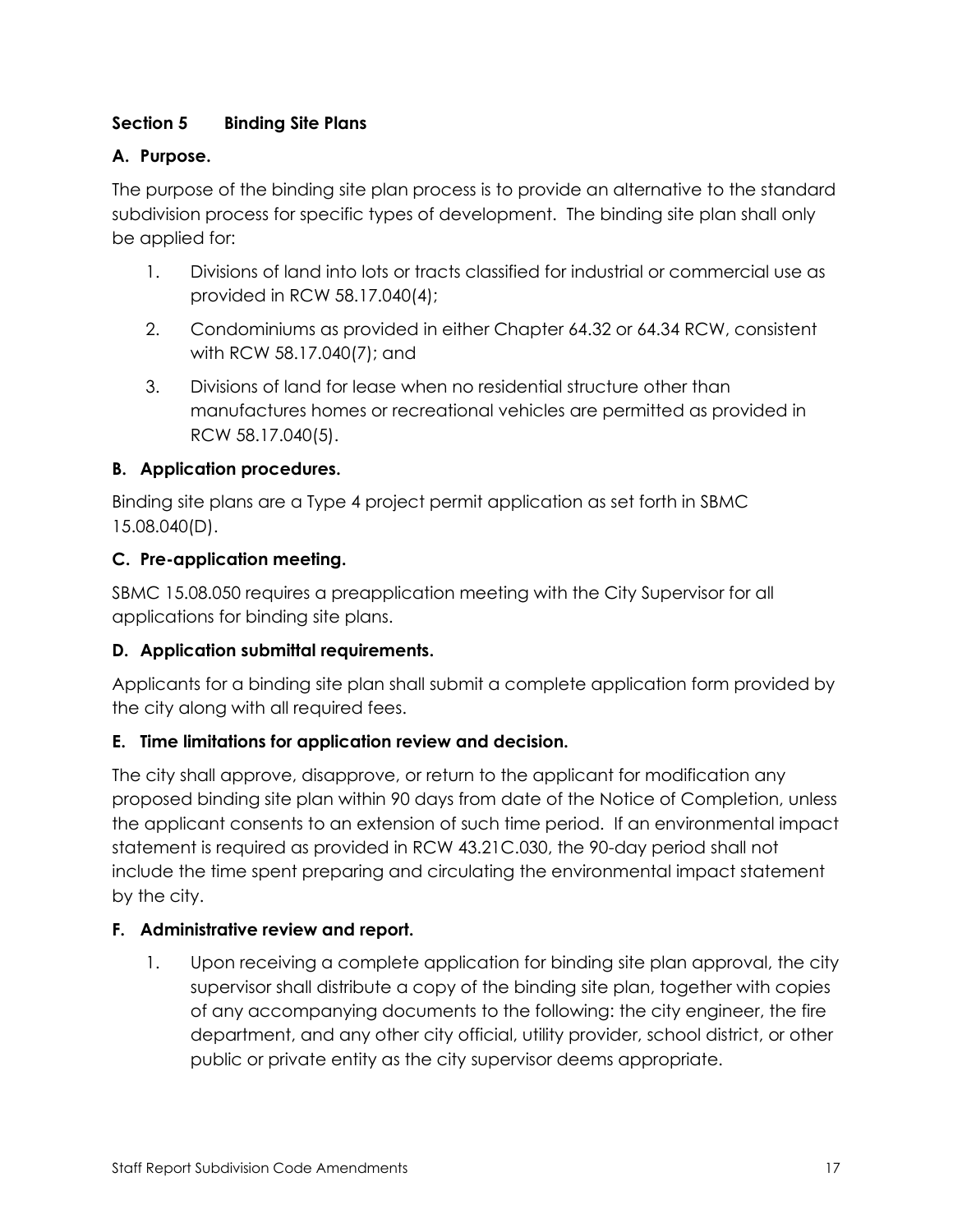- 2. The administrative review will evaluate the binding site plan for consistency with:
	- a. Chapter 58.17 RCW;
	- b. Applicable provisions of the city of South Bend Comprehensive Plan;
	- c. SBMC Title 12, Streets, Sidewalks and Public Places;
	- d. SBMC Title 13, Water and Sewers;
	- e. SBMC Title 14, Environment;
	- f. SBMC Title 15, Unified Development Code; and
	- g. The public's interest served by the subdivision and dedication.
- 3. If the location of any portion of a proposed binding site plan is in a flood control zone as provided in Chapter 86.16 RCW, the city supervisor shall confer with the Washington Department of Ecology and seek written approval, approval with conditions, or denial.
- 4. The city supervisor shall give written notice to the Washington State Department of Transportation, including a legal description of the proposed binding site plan and a location map, whenever the location of a binding site plan is adjacent to the right-of-way of a state highway. The department shall, within fourteen days after receiving the notice, submit to the city supervisor a statement with any information that the department deems to be relevant about the effect of the proposed binding site plan upon the legal access to the state highway, the traffic carrying capacity of the state highway, and the safety of the users of the state highway.
- 5. The city supervisor shall prepare and distribute a staff recommendation for the Planning Commission summarizing the findings of the administrative review.
- **G.** Planning Commission recommendation.
	- 1. The planning commission shall be responsible for holding an open record public hearing pursuant to procedures established in SBMC 15.08.120 to review the proposed binding site plan application.
	- 2. Based on the comments and testimony established at the public hearing, the planning commission shall make a recommendation on the binding site plan application to the city council or return the binding site plan application to the applicant with a request for additional information, provided that the applicant agrees to a time extension in writing.
	- 3. If the planning commission makes a recommendation, such recommendation shall be for approval, disapproval, or approval with conditions.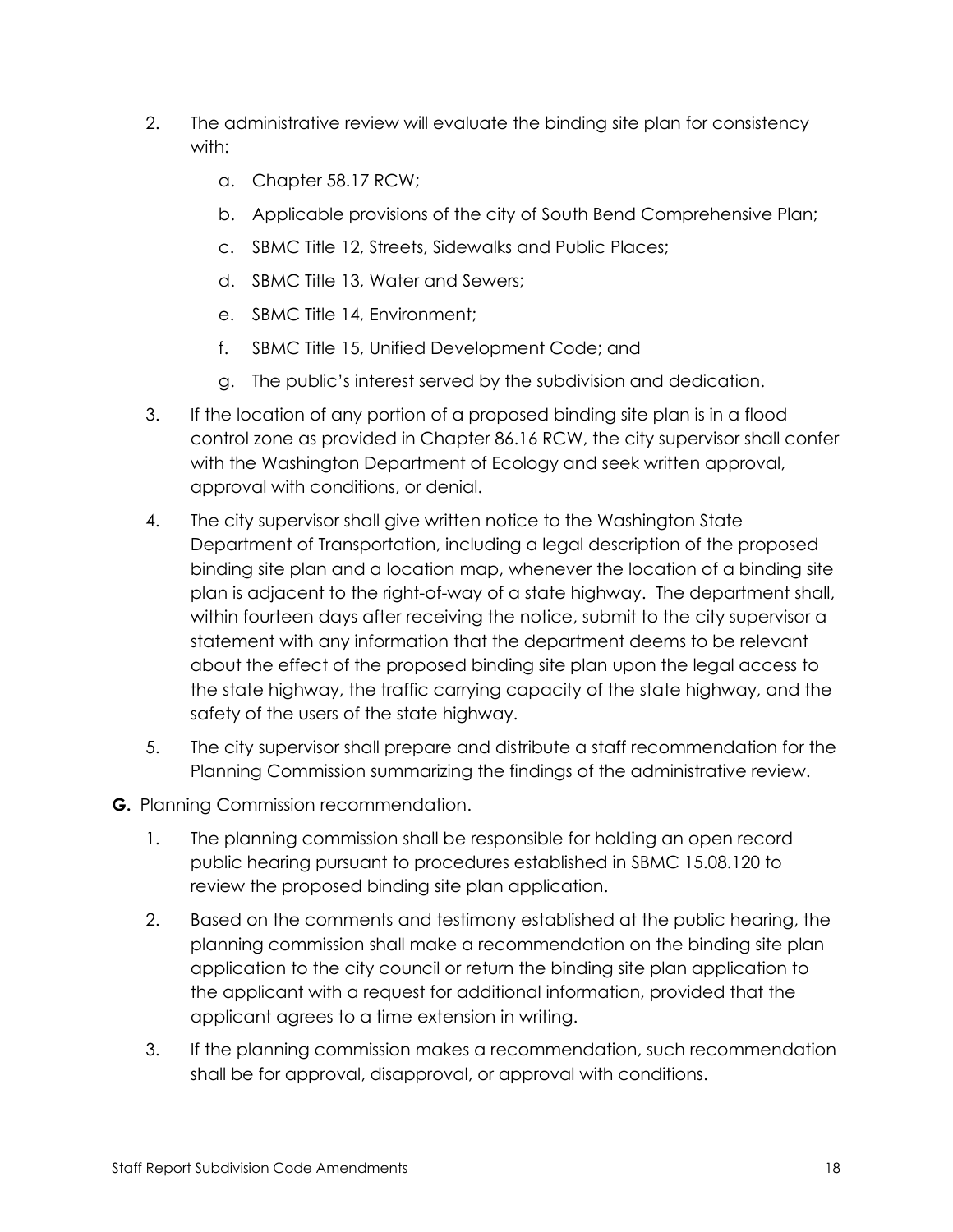- 4. The planning commission recommendation shall propose written findings of fact and conclusions of law to the city council that the proposed binding site plan:
	- a. Achieves the general purposes of this chapter;
	- b. Conforms with the comprehensive plan, the South Bend Municipal Code, and the general purposes of any other applicable policies or plans adopted by the city council;
	- c. The binding site plan and dedication of public use will serve the public interest;
	- d. Provides adequate measures to prevent or abate public nuisances; and
	- e. Addresses the potential environmental impacts of the proposed binding site plan through mitigation so it will not have an unacceptable adverse effect upon the quality of the environment.

## **H. City council action.**

- 1. The city supervisor shall forward the planning commission recommendation, findings, and all supporting documents to the city council.
- 2. The city council shall review the recommendation of the planning commission and supporting documentation during its regular meeting. The city council shall then make its own decision supported by written findings of fact and conclusions of law and approve, approve with conditions, or disapprove the binding site plan application.
- 3. Dedication of land to any public body or the provision of public improvements to serve the subdivision may be required as a condition of the binding site plan approval. The binding site plan shall clearly show any dedications. No dedication or provision of public improvements is allowed that constitutes an unconstitutional taking of private property. The city council shall not require a release from damages from other property owners as a condition to the approval of a subdivision.
- 4. The city council shall not approve the binding site plan and dedication unless it adopts written findings that:
	- a. Appropriate provisions are made for the public health, safety, and general welfare and for such open spaces, drainage ways, streets or roads, alleys, other public ways, transit stops, potable water supplies, sanitary wastes, parks and recreation, playgrounds, schools and schoolgrounds and all other relevant facts, including sidewalks and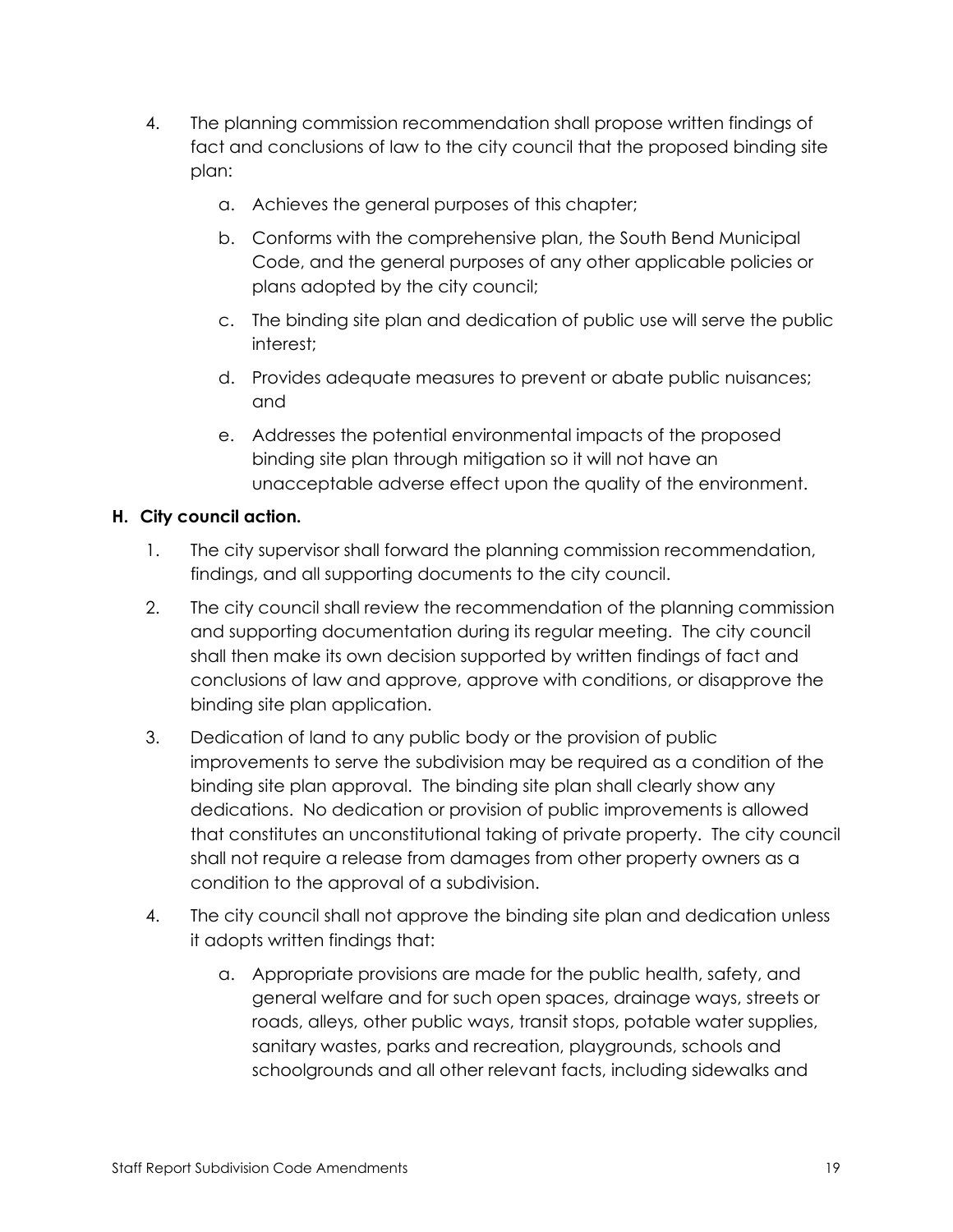other planning features that assure safe walking conditions for students who only walk to and from school; and

- b. The binding site plan and dedication of public use will serve the public interest.
- 5. The city shall issue a Notice of Decision in accordance with SBMC 15.08.090 regarding the decision of the city council.

# **I. Recording.**

The final binding site plan shall not be officially complete until the signed original final binding site plan has been recorded with the county auditor. Said documents shall be recorded by the auditor within 10 calendar days after city council approval, in the presence of the applicant, and with the cost of recording paid by the applicant. Filing of the final binding site plan shall not relieve the property owner of the obligation to complete the minimum public improvements.

# **J. Modification.**

The modification of a binding site plan shall be accomplished by following and satisfying the same procedures required for a new binding site plan application.

# **Section 6 Cluster Subdivisions**

## **A. Purpose.**

The purpose of this chapter is to provide for the optional clustering of lots within a subdivision onto a portion of the site, while maintaining the underlying allowable density. Clustering allows development to occur at an appropriate density for infrastructure services. It also protects environmentally sensitive areas by clustering lots away from these areas.

# **B. Scope.**

The requirements of this chapter are available for subdivisions and short subdivisions located in the Neighborhood District as delineated in the City of South Bend Comprehensive Zoning Map.

## **C. Procedures.**

The cluster development review process is integrated within the subdivision or short subdivision process as outlined in this ordinance.

## **D. Maximum number of lots.**

The maximum number of lots created through using this procedure is determined by dividing the total property size by the specified density for the Neighborhood District.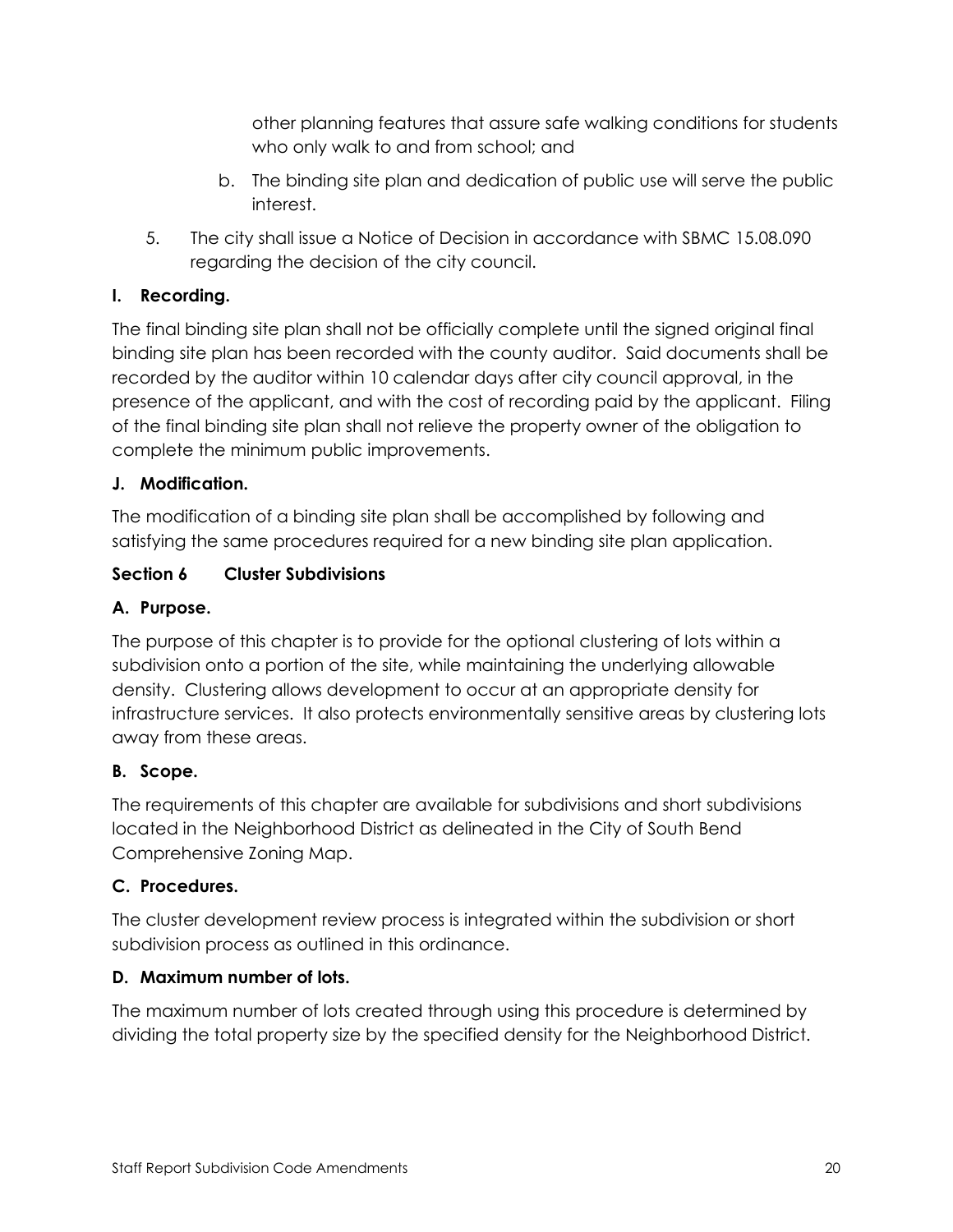## **E. Minimum standards.**

Subdivisions and short subdivisions may use optional cluster subdivision development if consistent with the following standards:

- 1. The proposed design addresses any special conditions, prerequisite considerations or significant environmental elements identified in the relevant neighborhood plan.
- 2. The proposed design is compatible with the existing topography and preserves natural resources such as mature trees or wooded areas, significant wetlands, streams, and wildlife habitat.
- 3. Connecting links between existing parks and open spaces are provided along streams, ridgelines, ravines, shorelines, hillsides, and wooded areas whenever possible.
- 4. Fifteen percent of the total site area shall be set aside as open space.
- 5. Minimum lot sizes and setbacks:
	- a. Minimum lot area: 4,000 square feet
	- b. Minimum lot width: 40 feet for detached structures and 30 feet for attached structures
	- c. Minimum lot depth: 60 feet
	- d. Minimum front yard setback: 15 feet
	- e. Minimum side yard setback: 5 feet for detached structures and 0 feet for attached structures on common property lines
	- f. Minimum rear yard setback: 15 feet
- 6. Access and parking requirements.
	- a. Shared driveways are allowed; and
	- b. Additional public parking areas may be a condition of approval within subdivisions having residential lots smaller than 6,000 square feet.

## **Section 7 Subdivision Vacation**

# **A. Purpose.**

This chapter provides procedures and requirements for vacating a subdivision or portion of a subdivision, or any land dedicated for public use, except rights-of-way associated with public streets, as provided under RCW 58.17.212.

# **B. Application procedures.**

Subdivision vacations are a Type 4 project permit application as set forth in SBMC 15.08.040(D).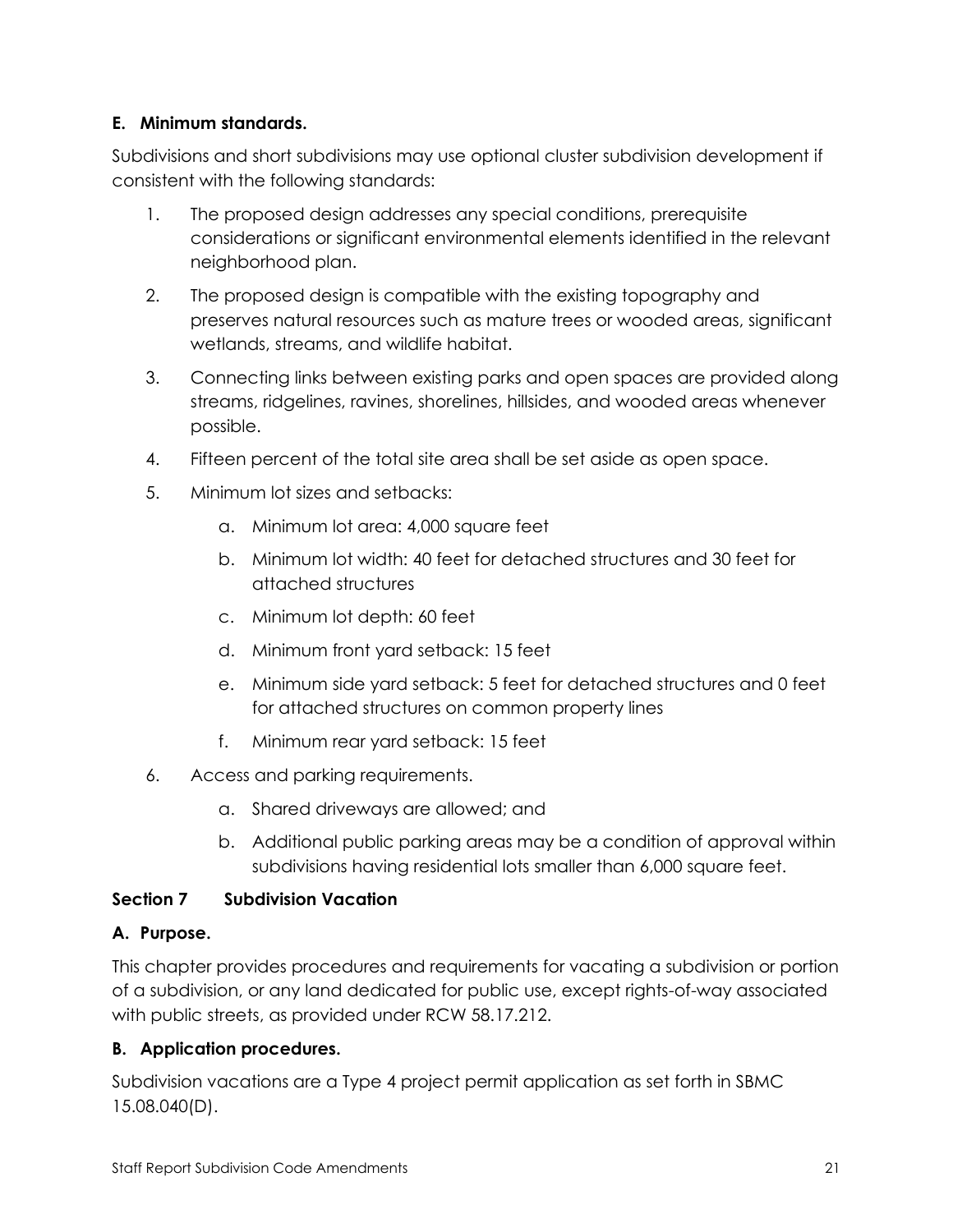## **C. Streets, roads, and alleys.**

- 1. When the vacation application is specifically for a road, street or alley, the procedures for street vacation in Chapter 12.10 SBMC and Chapter 35.79 RCW shall apply.
- 2. When the application is for the vacation of the plat, together with the roads, streets, and/or alleys, the procedure for vacation in this chapter shall apply.

## **D. Application to state-granted tide or shorelands.**

This Chapter shall not apply to the vacation of any plat of state-granted tide or shore lands.

## **E. Pre-application meeting.**

SBMC 15.08.050 requires a preapplication meeting with the City Supervisor for all applications for subdivision vacations.

## **F. Application submittal requirements.**

Complete applications for subdivision vacations submitted to the city supervisor shall contain the following:

- 1. A complete subdivision vacation application form;
- 2. The signatures of all parties having an ownership interest in that portion of the subdivision subject to vacation; and,
- 3. A reproducible preliminary plat prepared by a professional engineer or professional land surveyor registered or licensed by the state of Washington meeting the requirements of SBMC 15.61.030.B.
- 4. A title report of the subdivision to be vacated;
- 5. A recorded copy of the deed for the subdivision to be vacated; and
- 6. If the subdivision is subject to restrictive covenants filed at the time of the approval of the subdivision, and the application for vacation would result in the violation of a covenant, the application shall contain an agreement signed by all parties subject to the covenants providing that the parties agree to terminate or alter the relevant covenants to accomplish the purpose of the vacation of the subdivision or portion thereof.

# **G. Administrative review and report.**

1. Upon receiving a complete subdivision vacation application, the city supervisor shall distribute a copy of the application, together with any accompanying documents, to the following: the city engineer, the fire department, and any other city official, utility provider, school district, or other public or private entity the city supervisor deems appropriate.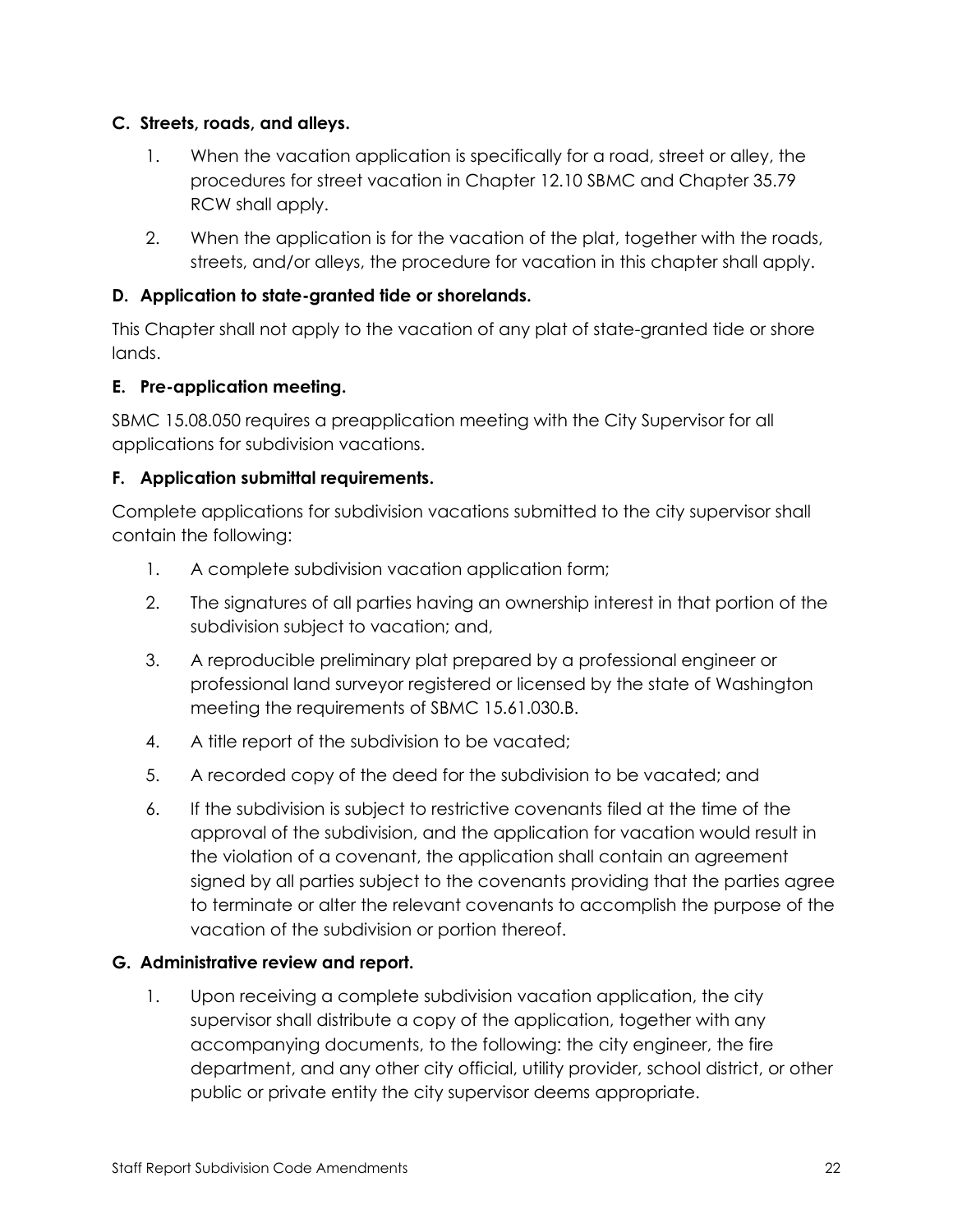- 2. The administrative review will evaluate the subdivision vacation application for consistency with:
	- a. Chapter 58.17 RCW;
	- b. Applicable provisions of the city of South Bend Comprehensive Plan;
	- c. SBMC Title 12, Streets, Sidewalks and Public Places;
	- d. SBMC Title 13, Water and Sewers;
	- e. SBMC Title 14, Environment;
	- f. SBMC Title 15, Unified Development Code; and
	- g. The public's interest served by the subdivision and dedication.
- 3. The city supervisor shall prepare and distribute a staff recommendation for the Planning Commission summarizing the findings of the administrative review.

## **H. Planning commission recommendation.**

- 1. The planning commission shall be responsible for holding an open record public hearing pursuant to procedures established in SBMC 15.08.120 to review the proposed subdivision vacation application.
- 2. Based on the comments and testimony established at the public hearing, the planning commission shall make a recommendation on the subdivision vacation application to the city council or return the application to the applicant with a request for additional information, provided that the applicant agrees to a time extension in writing.
- 3. If the planning commission makes a recommendation, such recommendation shall be for approval, disapproval, or approval with conditions.
- 4. The planning commission recommendation shall propose written findings of fact and conclusions of law to the city council determining if the proposed subdivision vacation will serve the public use and interest and, if any portion of the land contained in the subdivision vacation dedicated to the public for public use or benefit, such land, if not deeded to the city, shall be deeded to the city unless the city sets forth findings that the public use would not be served in retaining title to those lands.

## **I. City council action.**

- 1. The city supervisor shall forward the planning commission recommendation, findings, and all supporting documents to the city council.
- 2. The city council shall review the recommendation of the planning commission and supporting documentation during its regular meeting. The city council shall then make its own decision supported by written findings of fact and